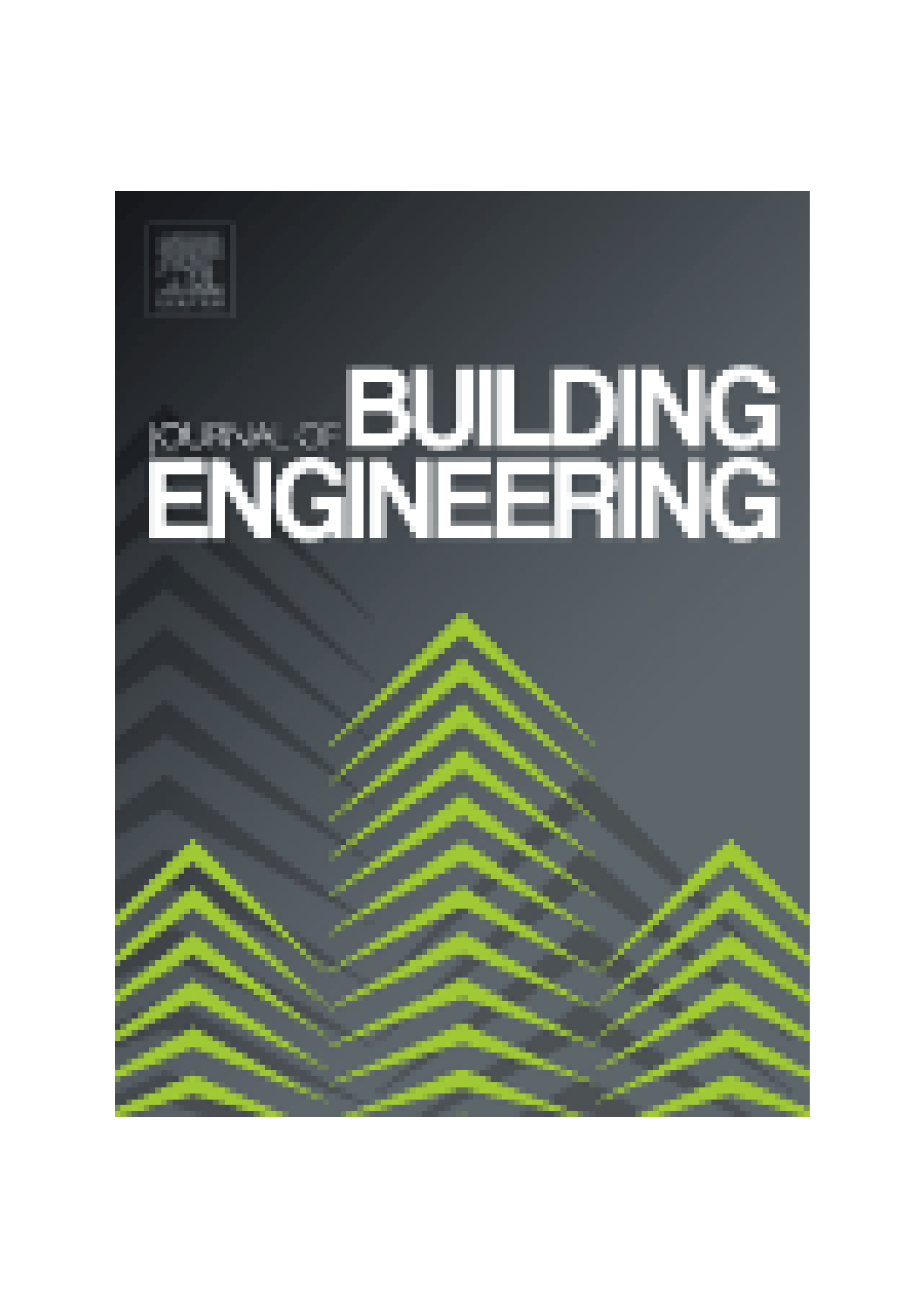# **Tensile Behaviour of Textile Reinforcement under Accelerated Ageing Conditions**

Natalie Williams Portal, Ph.D.<sup>1</sup>, Mathias Flansbjer, Adj. Prof.<sup>2</sup>, Pär Johannesson, Ph.D.<sup>3</sup>, Katarina Malaga, Adj. Prof.<sup>4</sup>, Karin Lundgren, Prof.<sup>5</sup>

<sup>1</sup>CBI Swedish Cement and Concrete Research Institute, Borås, SE-501 15, Sweden, and Dept. of Civil and Environmental Engineering, Chalmers University of Technology, Gothenburg 412 96, Sweden E-mail: Natalie.WilliamsPortal@cbi.se

<sup>2</sup>SP Technical Research Institute of Sweden, Borås, SE-501 15, Sweden, and Dept. of Civil and Environmental Engineering, Chalmers University of Technology, Gothenburg 412 96, Sweden E-mail: Mathias.flansbjer@sp.se

<sup>3</sup>SP Technical Research Institute of Sweden, Gothenburg, SE-400 22, Sweden, E-mail: Par.Johannesson@sp.se

4 CBI Swedish Cement and Concrete Research Institute, Borås, SE-501 15, Sweden, E-mail: Katarina.Malaga@cbi.se

<sup>5</sup>Dept. of Civil and Environmental Engineering, Chalmers University of Technology, Gothenburg 412 96, Sweden, E-mail: Karin.lundgren@chalmers.se

# **Abstract:**

Textile Reinforced Concrete (TRC) has emerged as a promising alternative wherein corrosion is no longer an issue and much thinner and light-weight elements can be designed. Although TRC has been expansively researched, the formalization of experimental methods concerning durability arises when attempting to implement and design such innovative building materials. In this study, accelerated ageing tests paired with tensile tests were performed. The change in physico-mechanical properties of various commercially available textile reinforcements was documented and evaluated. The ability for the reinforcements to retain their tensile capacity was also quantified in the form of empirical degradation curves. It was observed that accelerated test parameters typically applied to fibre-reinforced polymer (FRP) bars and grids are generally too aggressive for the textile reinforcement products and alternative boundary conditions are necessary. The developed degradation curves were found to have an overall good correlation with the experimental findings.

**Keywords:** Textile reinforced concrete; accelerated ageing; tensile testing; experimental tests; durability.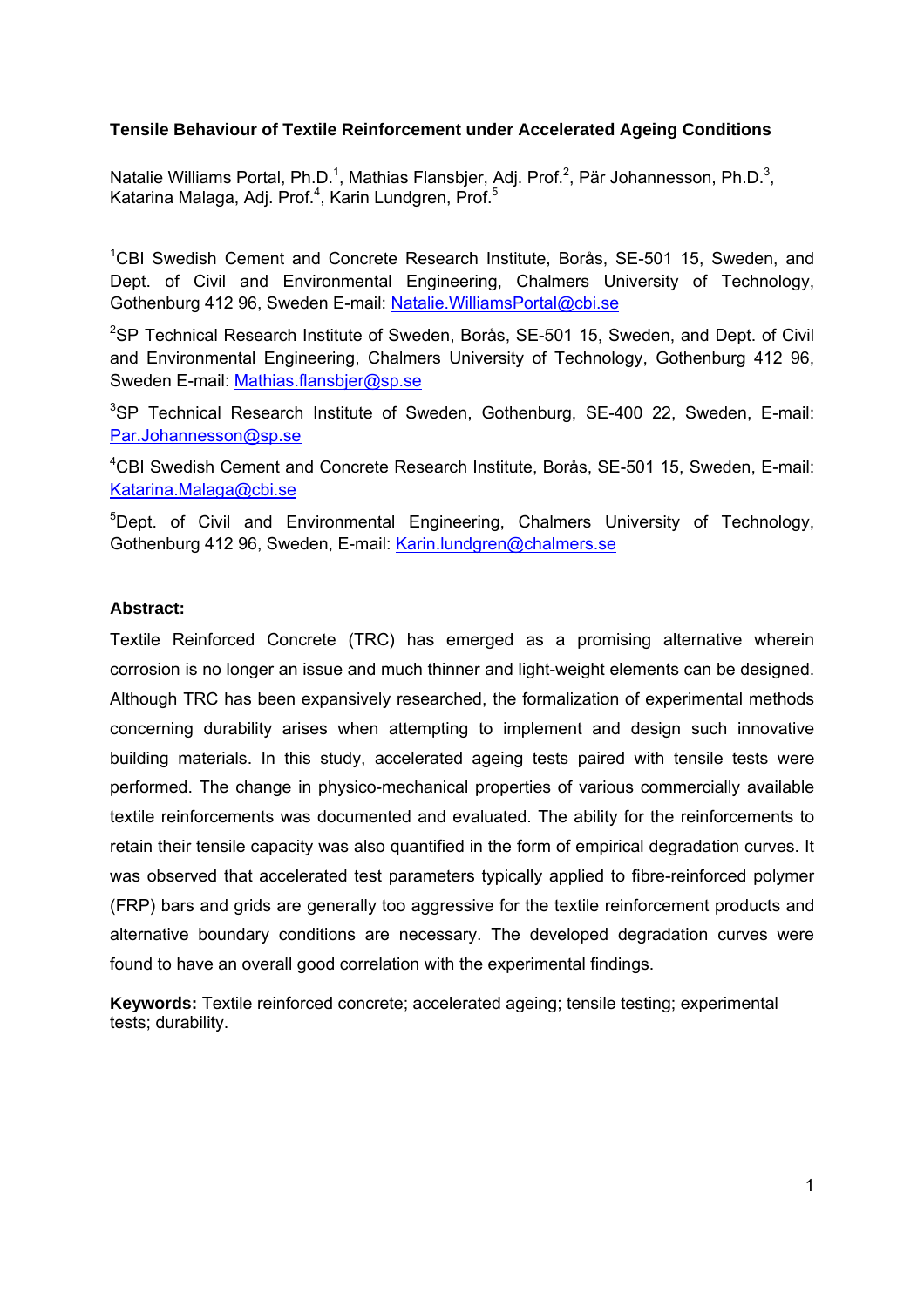## **1. Introduction**

Textile reinforced concrete (TRC) not only presents sustainable advantages [1] but has also been found to be a suitable material for structures such as thin cladding and sandwich elements [2, 3]. These alternative reinforcement materials are typically made of alkaliresistant (AR) glass, basalt or carbon fibres and offer a much lower density (1800- 3000 kg/m<sup>3</sup>) in comparison to steel reinforcement bars (7850 kg/m<sup>3</sup>) which further contributes to a reduction in dead weight. Nonetheless, questions regarding the long-term durability arise when attempting to design and implement new building materials such as TRC, as there is minimal long-term performance or durability data available [4, 5].

TRC can be generally characterized as a three-phase material consisting of a cementitious matrix, fibre-yarn structure as well as a fibre-matrix interface. This heterogeneous material can be exposed to various degradation processes over its service life, such as fibre degradation due to chemical attack, fibre-matrix interfacial physical and chemical interactions, and volume instability and cracking [6]. These degradation processes can occur individually or simultaneously which in turn makes the characterization of the long-term performance of fibre-based composites complex. Another aspect which is critical to understand is that fibre-based reinforcement materials are marked by small surface defects or weak zones resulting from production and handling processes [7]. These defects have been found to be one of the factors contributing to strength loss of the final reinforcement product. Particularly concerning glass fibres, these weak zones have been observed to consequently grow when exposed to sustained loading conditions as a result of a mechanism called static fatigue or delayed failure [7, 8]. The static fatigue strength of the composite is related to the critical flaw size, stress level and exposure conditions which govern the crack growth rate of surface defects [9].

Individual fibres incorporated in the yarns which form the textile reinforcement grid are typically composed of a sizing material applied during production which serves primarily as a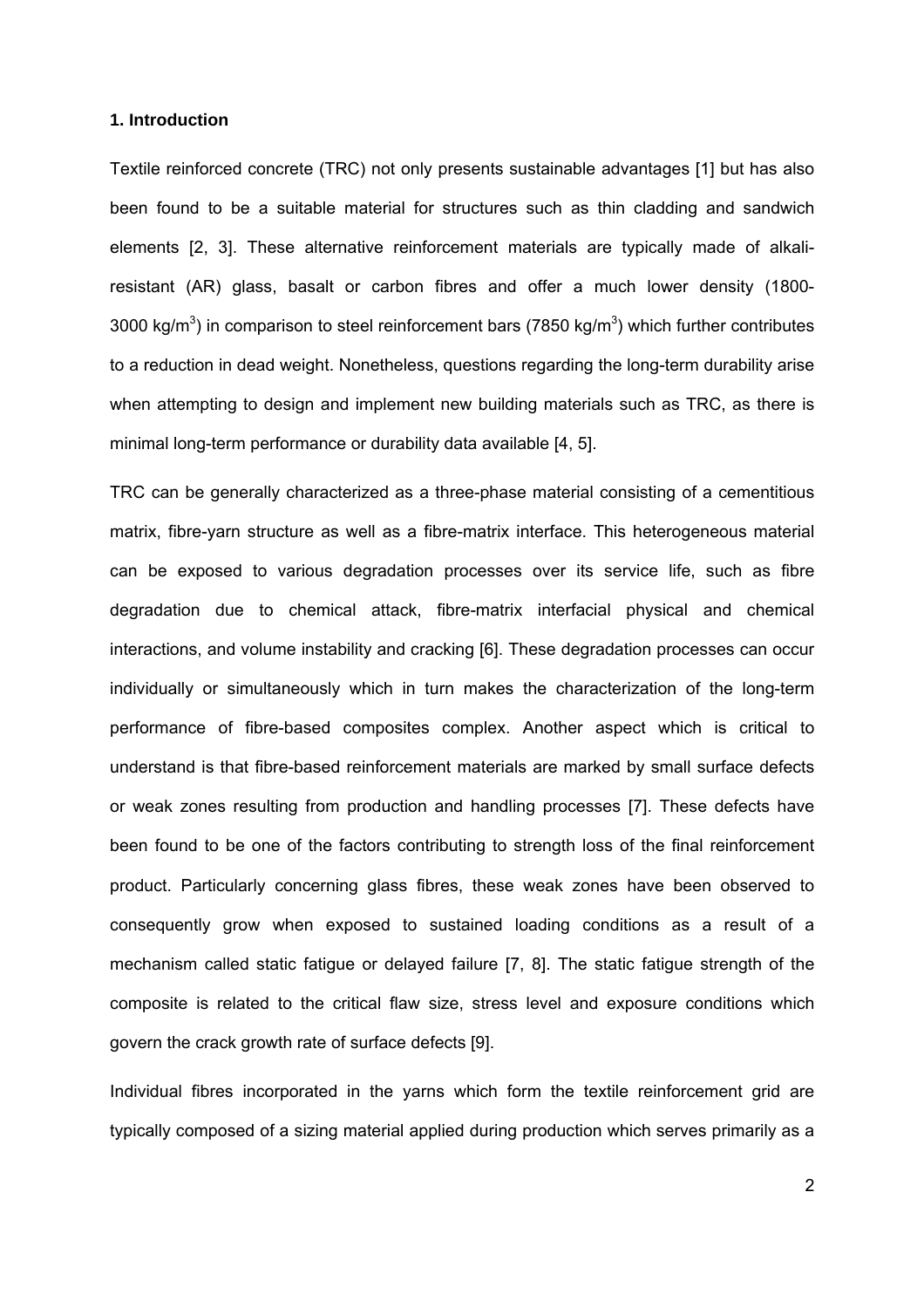surface protection [10]. This applied sizing could greatly influence the degradation process and long-term performance of the composite [11-13], particularly concerning AR-glass and basalt fibres. During the service life, TRC and the reinforcement could face such boundary conditions like the high alkalinity of the concrete pore water (peak during hydration), varying temperature and humidity loads, carbonation as well as sustained and cyclic loading and fatigue which could all have an effect on its long-term mechanical behaviour. As such, the critical zones of degradation will most likely be the fibre sizing-coating and the fibre-matrix interface.

Durability performance is most accurately measured in real-time [5]; however, typically having time as a constraint, accelerated ageing tests [6] or experimentally calibrated models [10] have been used to predict the long-term performance of textile reinforcement, fibres or fibre-reinforced polymers (FRP) in a cementitious matrix. A common method to accelerate the ageing of fibres in the form of FRP rods or textile reinforcement consists of immersing them in a simulated or actual concrete pore solution, i.e. alkaline environment, while simultaneous being exposed to high temperature [10, 14]. For instance, this method has been used to measure the loss of tensile strength exclusively due to the so-called chemical corrosion process related to AR-glass textile reinforcement [15]. Alternatively, basalt or glass fibre yarns have been immersed in sodium hydroxide (NaOH) and hydrochloric acid (HCl) solutions for varying time periods [16] or 3-ionic solutions to target localized attack [17, 18]. Electron-microscopes have commonly been applied to investigate the degradation phases of the fibre-yarn surface [18] or the fibre-yarn-matrix interface [13]. Accelerated ageing of textile reinforcement cast in concrete has also been conducted in climate chambers at varying temperatures or moisture conditions followed by the quantification of loss of tensile strength and bond through various mechanical tests [4, 13, 19, 20]. A time-dependent model was even developed and calibrated to determine the strength loss of AR-glass textile reinforcement in TRC [21-23], which was thereafter applied to design a pedestrian bridge [24]. Although a number of accelerated tests have been reported in this field of study,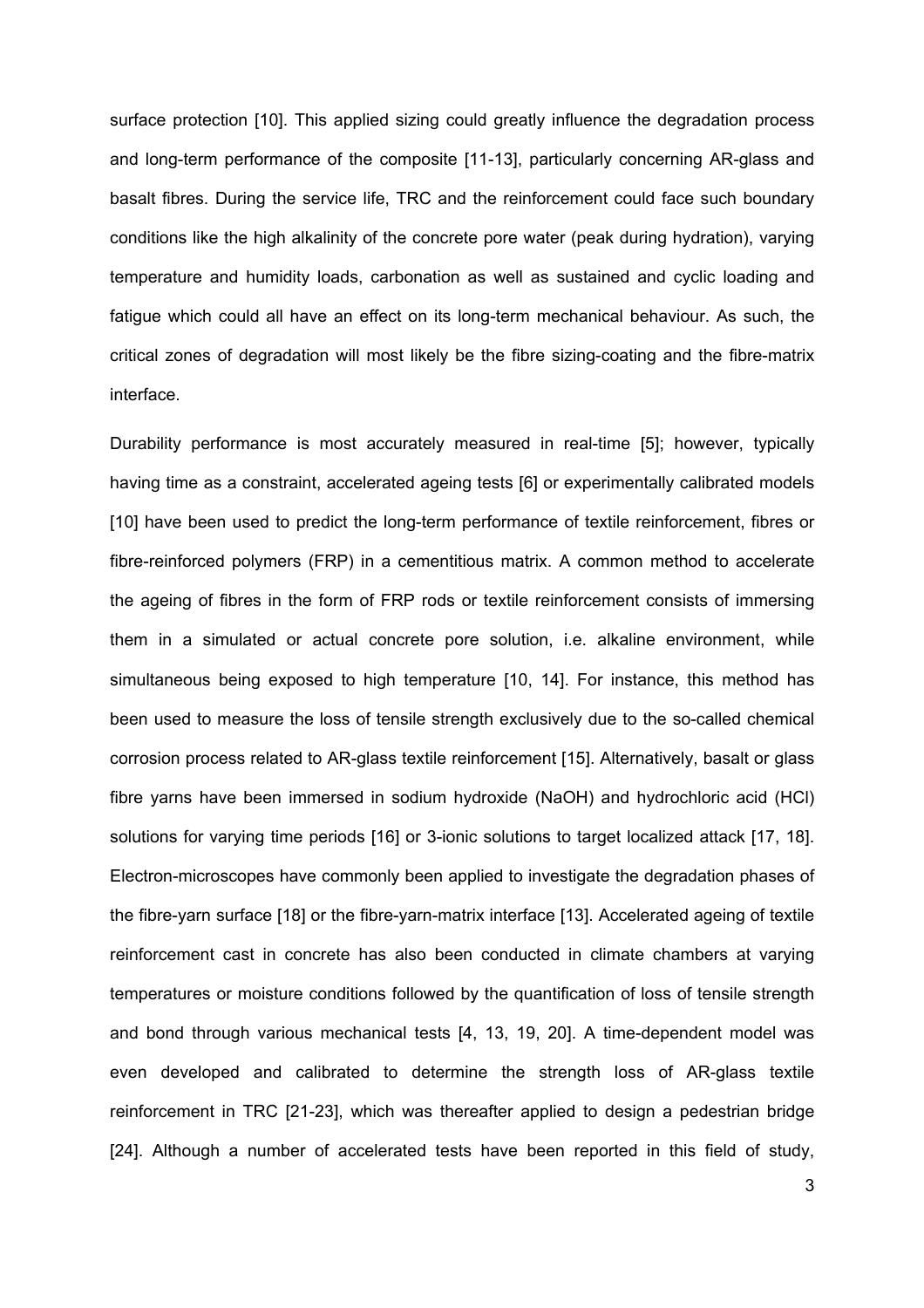researchers have applied varying experimental methods and have investigated differing materials making them subjective and to some degree non-comparable.

#### **2. Research significance**

In this study, accelerated tests paired with direct tensile tests were performed according to ISO 10406-1 [25] pertaining to fibre-reinforced polymer (FRP) bars and grids. It was of key interest to forecast the so-called long-term mechanical behaviour and material degradation of various commercially available textile reinforcement products for potential use in new façade solutions. Alternative boundary conditions were also included in the scope of work to investigate the discrete influence of two key variables on material ageing, i.e. temperature and pH of a simulated pore solution. The change in physico-mechanical properties of the various textile reinforcements was documented and evaluated in this work. The ability for the reinforcement materials to retain their tensile capacity was also quantified in the form of empirical degradation curves. The study also included development of methods for preparation of end anchorage, gripping system to the testing machine and measurement of strain up to failure.

### **3. Experimental program**

### 3.1 Textile reinforcement

AR-glass, basalt and carbon textile reinforcement grids primarily selected based on the current availability of commercial products were investigated. TRC building applications have primarily focused on the use of AR-glass and carbon fibre materials, but natural and polymer fibres have also been researched for this application [5]. The use and durability of AR-glass has been deeply investigated for use in TRC as it has been both cost effective and readily available [21]. Alternatively, basalt fibres, mineral fibres extracted from volcanic rock, are often compared to glass fibres, such as E-glass and AR-glass, due to existing similarities in their chemical composition [11, 16, 26]. Regarding carbon fibre materials, the price per square meter of product is still significantly higher than the other alternatives, which is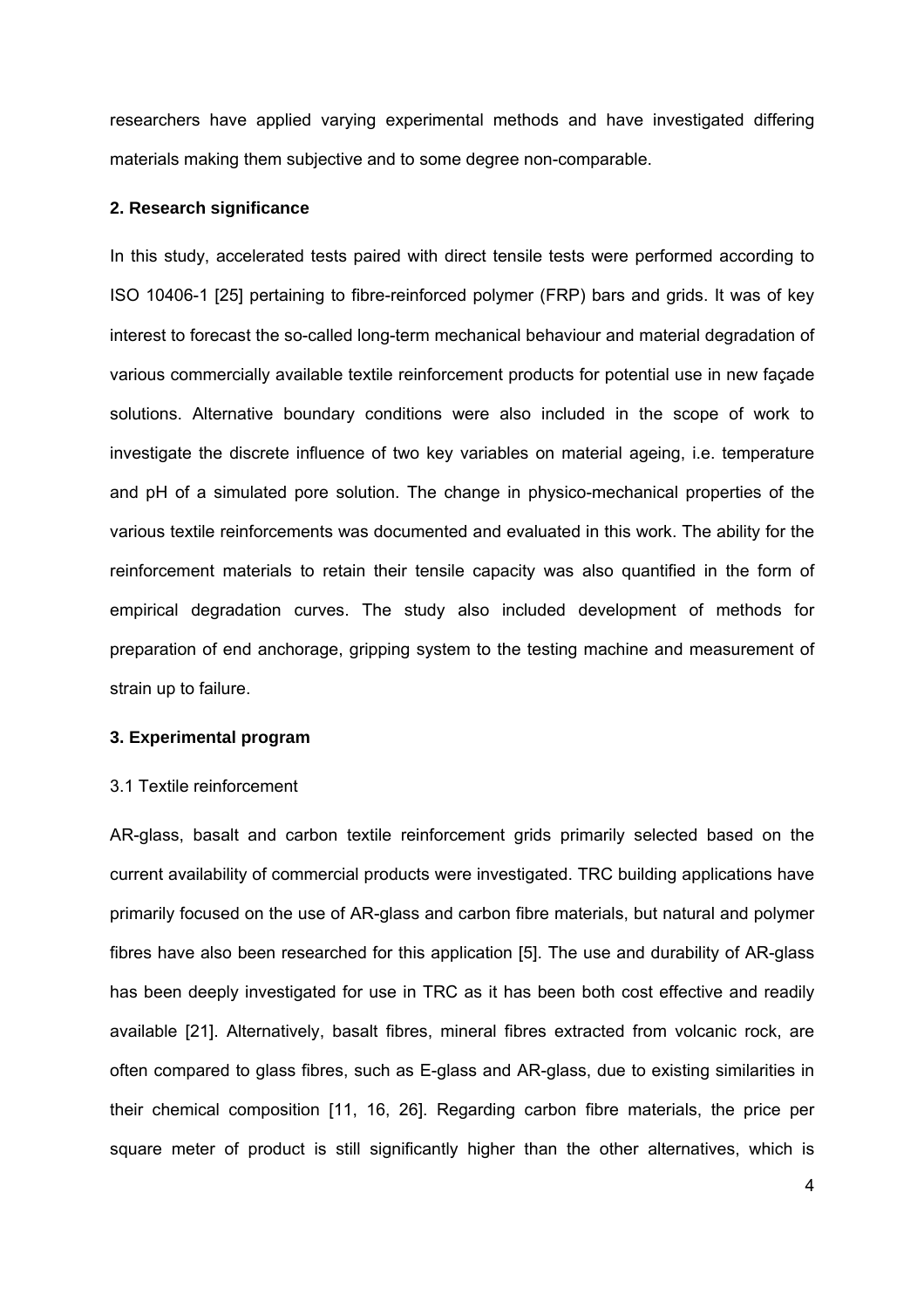primarily because it is still most commonly demanded in other industries such as automotive and aerospace. General material and mechanical properties are commonly provided by the textile reinforcement producers, such as those data presented in Table 1, and at times also including the modulus of elasticity and elongation. The methods used to obtain the mechanical properties vary based on the source, which could decrease the soundness of the available data. Even so, tensile testing of these reinforcement materials was conducted according to the standard method stated in ISO 10406-1 [25] to base further evaluations in this study on these obtained data.

| Material<br>(Product/Supplier)                                        | Coating                                | Grid Spacing<br>$0^{\circ}/90^{\circ}$ [mm] | Weight<br>$\left[\frac{q}{m}\right]$ | Tensile Strength of Yarn<br>[N] |
|-----------------------------------------------------------------------|----------------------------------------|---------------------------------------------|--------------------------------------|---------------------------------|
| AR-glass<br>(Glasfiberväv<br>Grov), Sto<br>Scandinavia AB             | Styrene-butadiene<br>resin (SBR), 20 % | 7/8                                         | 210                                  | >400                            |
| <b>Basalt</b><br>(Mesh-10-100),<br>Sudaglass Fiber<br>Technology Inc. | Undisclosed resin.<br>17 $%$           | 10/10                                       | 165                                  | 1152                            |
| Carbon (SIGRATEX<br>Grid 250-24), SGL<br>Group                        | Styrene-butadiene<br>resin (SBR), 15 % | 17/18                                       | 250                                  | 4243                            |

Table 1: General properties of the studied reinforcement materials.

## 3.2 Test specimen preparation

The mechanical properties and durability of the selected textile reinforcement materials were investigated. Specimen preparation and test methods provisioned in ISO 10406-1 [25] were applied to determine the tensile capacity, tensile rigidity and ultimate strain of the textile reinforcement alternatives pre- and post-immersion into an alkaline solution. The textile reinforcement, initially in the form of a grid, was cut into so-called individual yarns with a remaining 2 mm projection of the cross-points (crossbars) as well as more than three crosspoints along the length.

The method applied for gripping the specimens in tensile tests is known to be crucial for the test results, and various methods have previously been evaluated for tensile tests of FRPbars [27]. The method must be suitable for the given specimen geometry while transmitting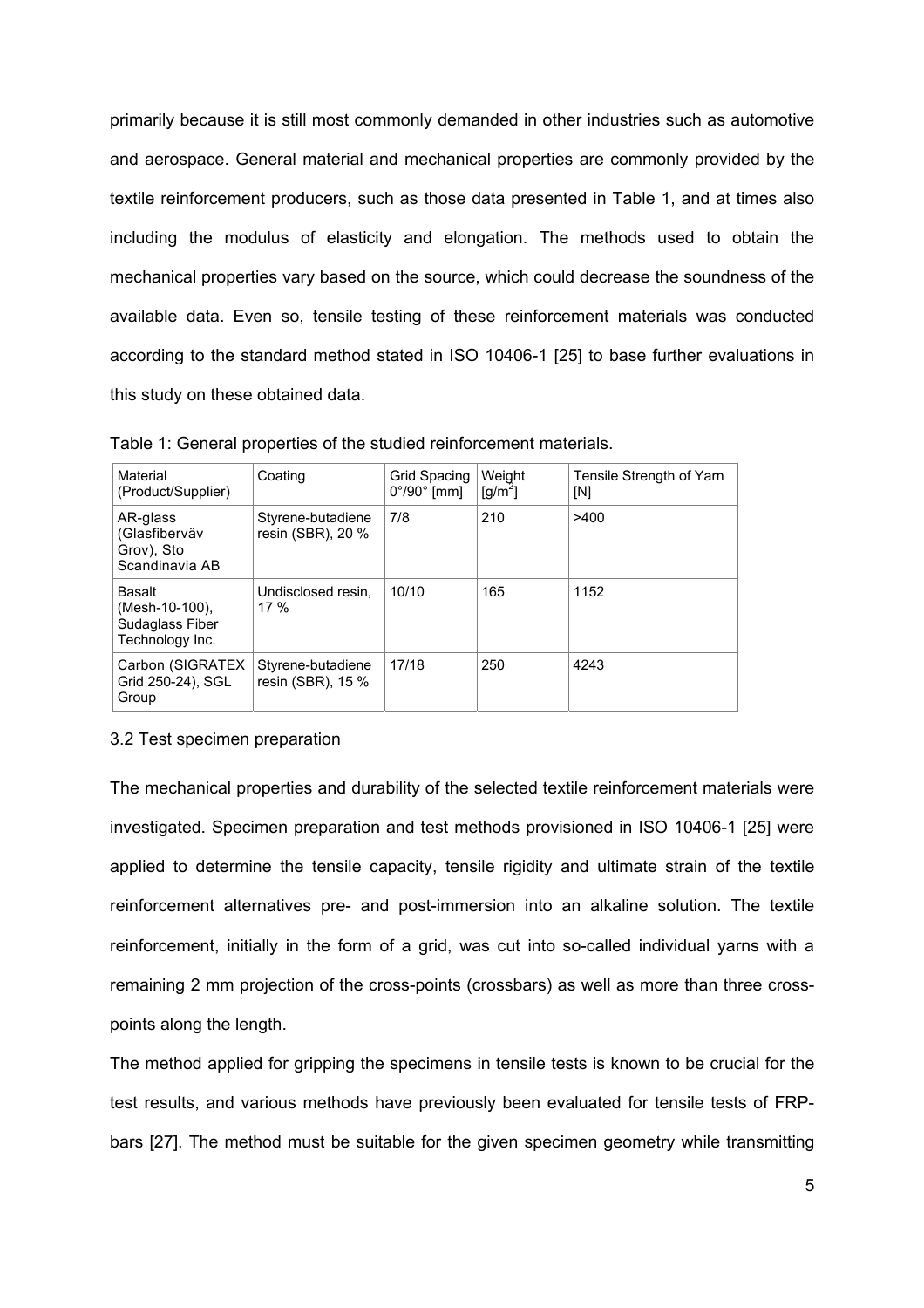only the tensile force along the longitudinal axis of the specimens. It should also be ensured that premature failure of the specimen does not take place in the grip zone which is an undesirable failure mode. Accordingly, various types of end anchorage were evaluated in this study which led to the conclusion that an aluminium tube with epoxy resin was the most suitable method as it allows for the tensile force to be transmitted to the specimen by shear stress within the epoxy. Other gripping methods, such as clamp-to-yarn, emery cloth, rubber sheets and aluminium tabs were found to underestimate the tensile strength of the material which resulted in the specimens to either slide out of the test grip or fail within the grip.

The aluminium tubes used as end anchorage had a length ranging from 75-100 mm, outer diameter of 15 mm and inner diameter of 12 mm. The inside of the tubes were roughened and cleaned with acetone to achieve superior bonding with the epoxy. An epoxy resin with 10 % sand filler (NM Injection 300, Nils Malmgren AB) was used. A special device was developed to keep the specimens and the tubes concentrically and vertically aligned during the epoxy setting, such that 14 specimens could be prepared simultaneously. The specimen ends were prepared in two phases; one end was firstly cast in the aluminium tube followed by a 24 h hardening period of the epoxy, thereafter the specimen was upturned and the second end was prepared using the same procedure. The total specimen length was 500 mm and the end anchorage length,  $L_{e}$ , was 75 – 100 mm on either side of the specimen as depicted in Figure 1. The tested length, *L*, was set to 300 – 350 mm which meets the minimum specified length of  $\geq$  300 mm. In addition, the gauge length of the extensometer measuring the strain, L<sub>g</sub>, was 100 mm.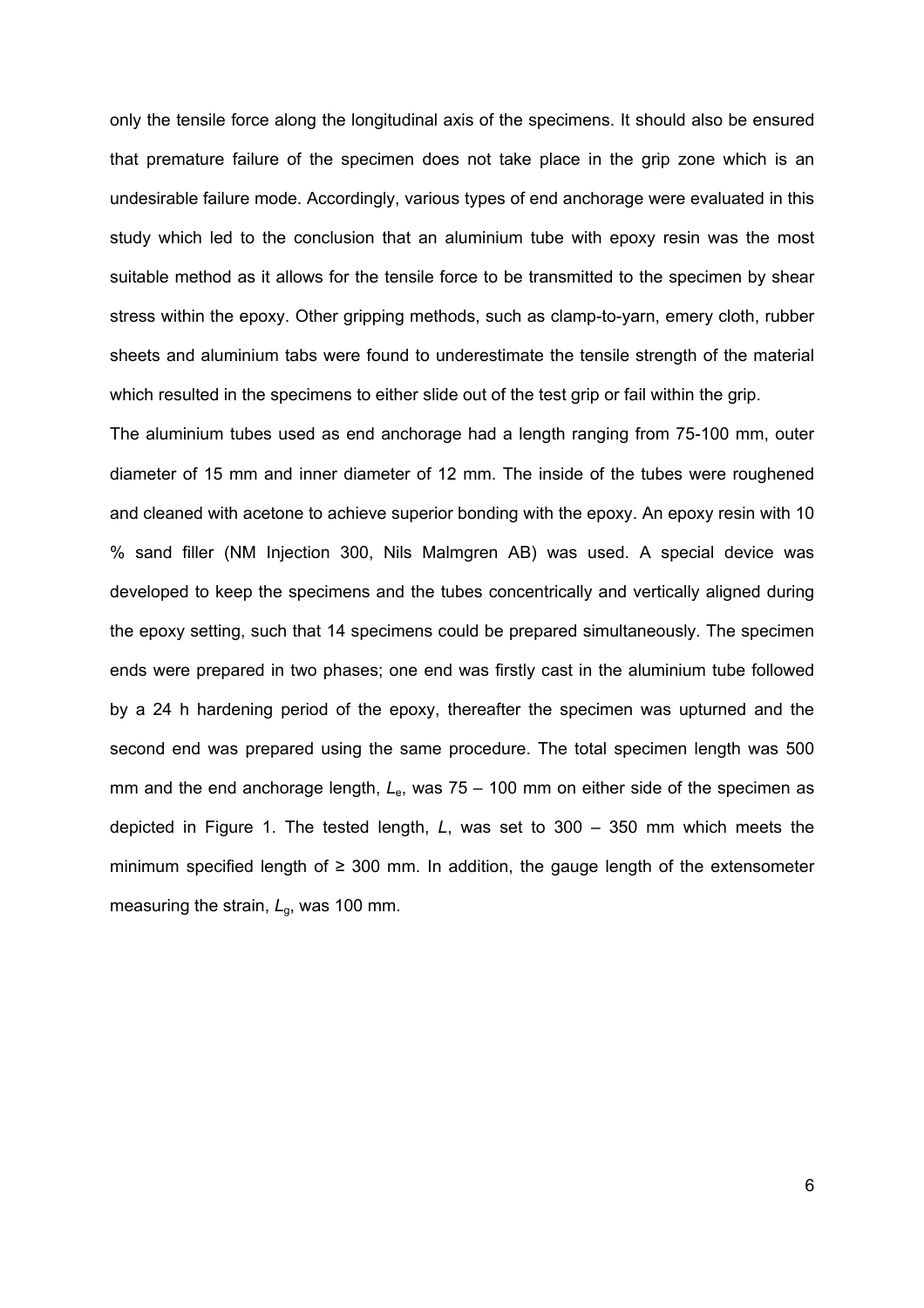

Figure 1. Geometry and layout of a tensile test specimen with end anchorage.

### 3.3 Tensile strength test

Tensile strength tests were conducted in accordance with ISO 10406-1. The tests were carried out using a universal testing machine (Sintech Model 20/D) and the force was recorded by a load cell with a rated capacity of 10 kN and an accuracy better than 1 %. The deformation was measured by a Messphysik Videoextensometer ME46 with backlight technique as illustrated in Figure 2. The measuring gauge length was chosen as approximately 100 mm as previously mentioned and was marked by two reference metal cross-pins. A great advantage of using a video extensometer is that it is possible to measure the deformation up to failure of the specimen, i.e. the ultimate strain can be determined directly. A mechanical extensometer most often has to be removed before failure to avoid risk of damage, thereby causing the ultimate strain to be extrapolated by the assumption of linear elasticity. The force and deformation were recorded in a data acquisition system with a sampling rate of 20 Hz. The load was introduced to the specimen by gripping the end anchorages in the conventional hydraulic grips of the testing machine. A clamp pressure of 4 MPa was applied to the anchorage at both ends. The specimens were generally preloaded by a force of 20 N; however, in certain cases a larger preload of approximately 100 N was needed to adequately straighten out the specimens in order to obtain correct deformation measurements. The tests were controlled by the cross-head displacement of 3 mm/min,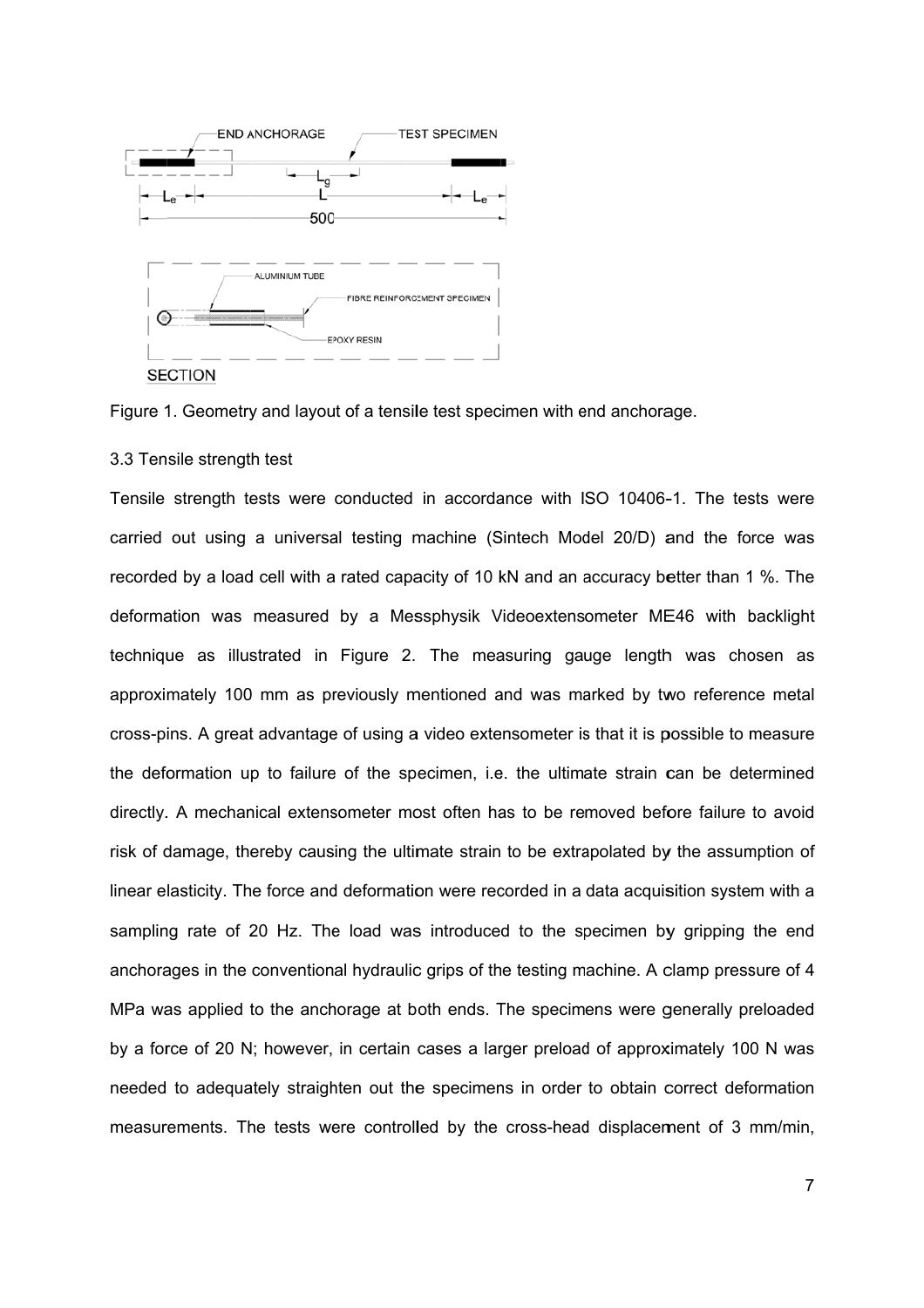corresponding to a strain rate of approximately  $5 \times 10^{-3}$ /min within the measuring length. The average temperature during testing was measured to be 25°C. Tensile tests of at least five test samples of each reinforcement material were conducted for pre- and post- immersion conditions.





# 3.4 Alkali resistance test

The alkali resistance of the reinforcements was also investigated according to ISO 10406-1 [25]. The test consists of immersing linear pieces of textile reinforcing grid with extraneous parts cut away in an alkaline solution (pH>13) while being exposed to a temperature of 60 ±3°C for 30 days. The prepared alkaline solution should have a similar pH value to that of the pore solution of concrete in order to simulate the environment in which textile reinforcement could face when embedded in a concrete matrix. The alkaline solution provided in the standard consists of 8.0 g of sodium hydroxide (NaOH) and 22.4 g of potassium hydroxide (KOH) in 1 I of deionized water. The alkalinity of this solution was measured to be approximately pH 14.

The linear test pieces were bundled and sealed by epoxy resin end caps to prevent infiltration of the solution. The linear test pieces were thereafter immersed in the alkaline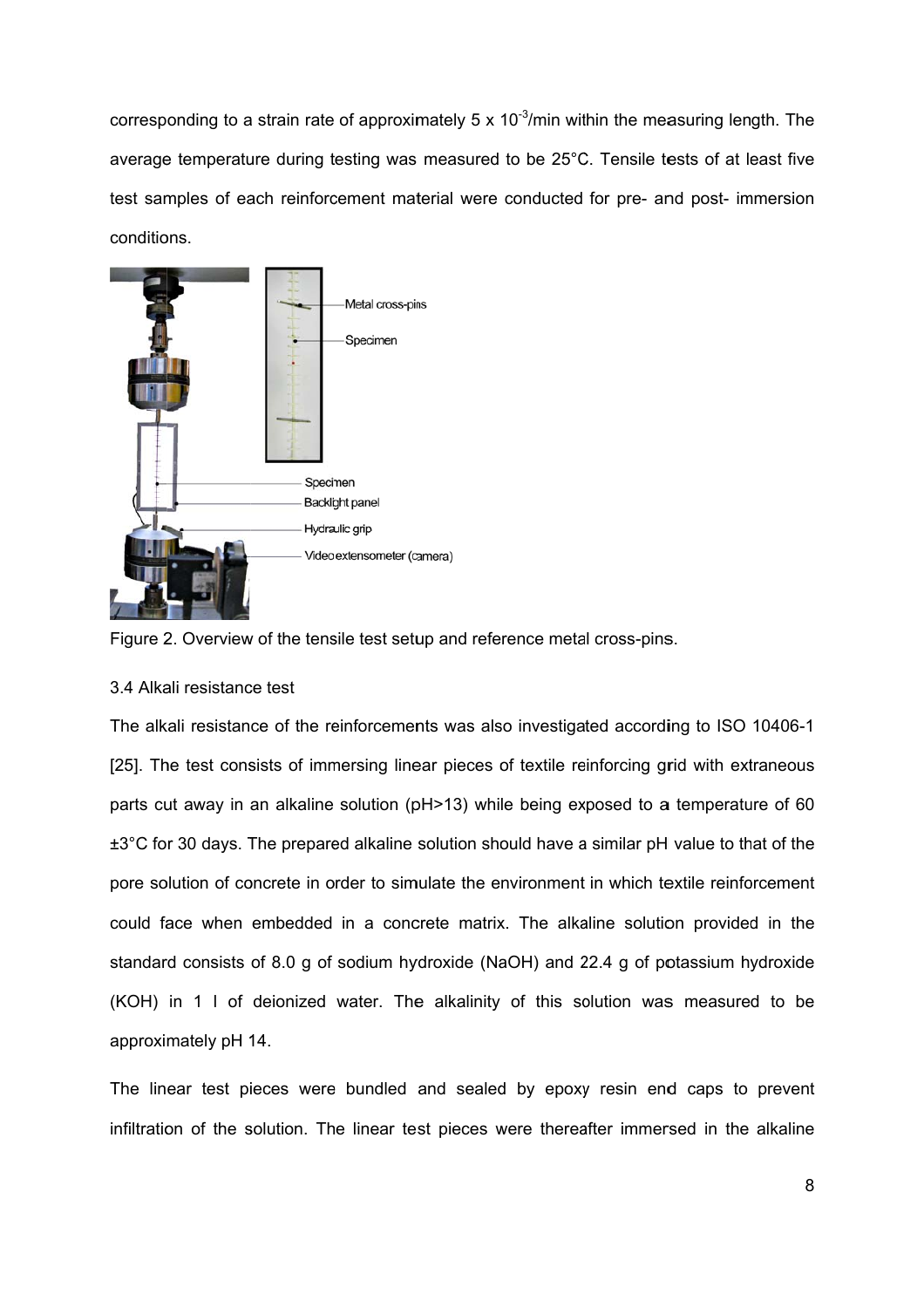solution in plastic cylindrical containers illustrated in Figure 3. The plastic containers were sealed and placed in a climate chamber. Test specimens were immersed during 5, 10, 20 and 30 days to enable the quantification of the gradual degradation of the material. Once removed from the alkaline solution, the test specimens were rinsed in dionized water and visually examined prior to commencing with the end anchorage preparation for tensile testing. The test specimens were not subjected to any tensioning load during the period of immersion.



Figure 3. Specimen bundle exposed to the test boundary conditions.

One main drawback of this standard test method is such that it does not lead to the quantification of the actual lifespan of the reinforcement materials, yet it allows for a relative comparison of how the materials withstand the prescribed boundary conditions. Secondly, the boundary conditions are thought to overestimate the realistic conditions encountered by reinforcement embedded in a concrete matrix [10]. Thirdly, these suggested conditions may not be suitable for all the tested materials because they have differing physical and chemical processes leading to degradation [6]. Therefore, samples were also immersed in deionized water (pH 7) and exposed to a temperature of 60  $\pm 3^{\circ}$ C for 30 days to observe the sensitivity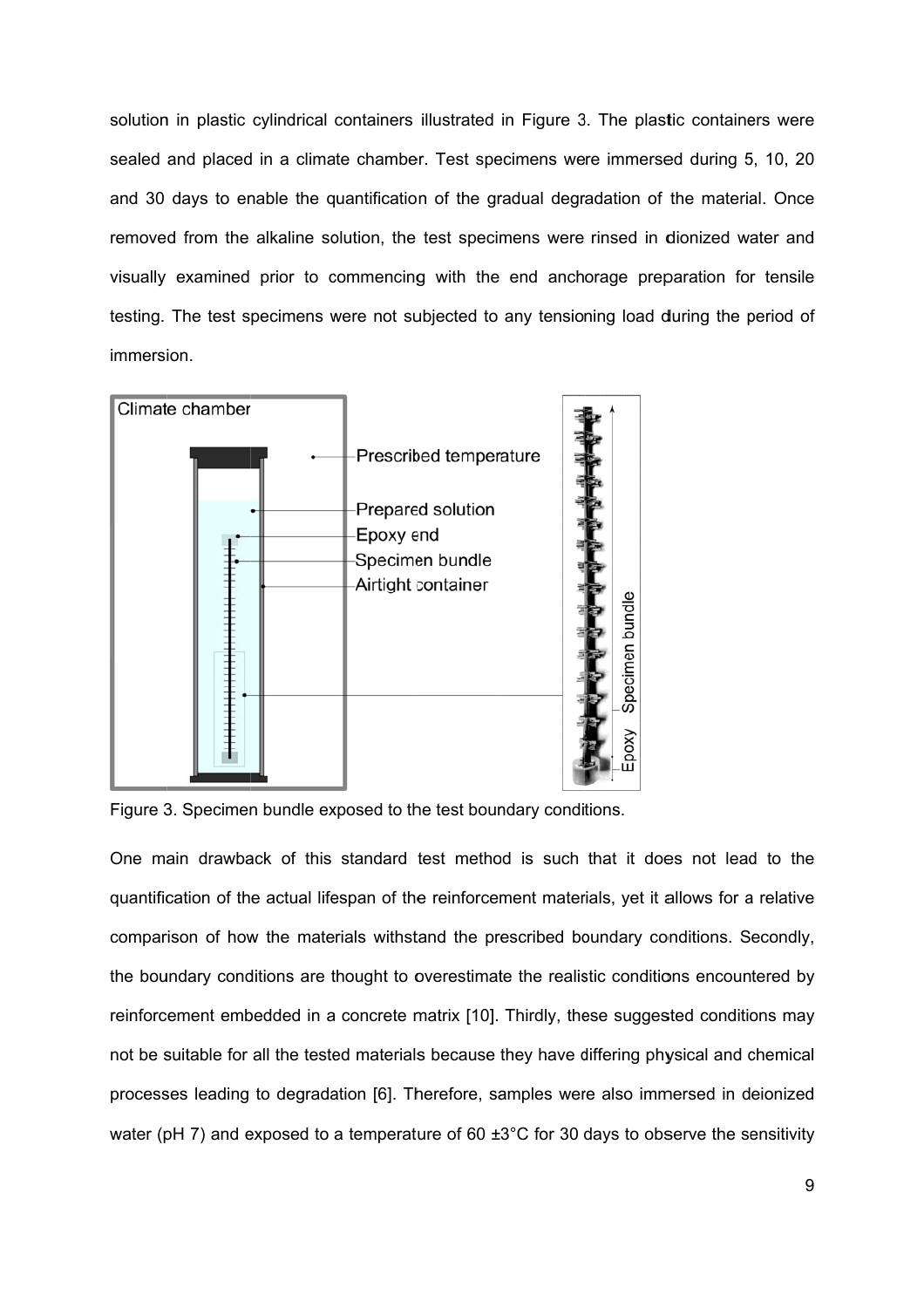of the fibres to temperature. Then again, test samples immersed in both pH 7 and pH 14 were exposed to room temperature (20  $\pm 3^{\circ}$ C) for 10 days to determine whether the high alkaline solution could be the controlling degradation parameter. An experimental test matrix, shown in Figure 4, depicts the various cases included, as well as how these tests were carried out during the course of the study. The presented test IDs, i.e. C0, B0 and A0, will be referred to throughout the remaining text.

| Case                       | Effect                           | Temperature<br>[°C] | pH Value<br>$[\cdot]$    | Time<br>[days] | Carbon         | <b>Basalt</b>  | AR-glass       |
|----------------------------|----------------------------------|---------------------|--------------------------|----------------|----------------|----------------|----------------|
| Reference                  | No exposure                      | 20                  | $\overline{\phantom{a}}$ | 0              | CO             | <b>B0</b>      | A <sub>0</sub> |
| 1                          |                                  | 60                  | 14                       | 5              | $C1-5$         | $B1-5$         | $A1-5$         |
|                            | High temperature +               |                     |                          | 10             | $C1-10$        | <b>B1-10</b>   | $A1-10$        |
| high pH<br>$(ISO 10406-1)$ |                                  |                     |                          | 20             | $C1-20$        | <b>B1-20</b>   | $A1-20$        |
|                            |                                  |                     | 30                       | $C1-30$        | <b>B1-30</b>   | $A1-30$        |                |
| 2                          | High temperature +<br>neutral pH | 60                  | 7                        | 30             | C <sub>2</sub> | <b>B2</b>      | A2             |
| 3                          | Low temperature +<br>high pH     | 20                  | 14                       | 10             | C <sub>3</sub> | B <sub>3</sub> | A <sub>3</sub> |
| 4                          | Low temperature +<br>neutral pH  | 20                  | 7                        | 10             | C <sub>4</sub> | <b>B4</b>      | A <sub>4</sub> |



Performed ageing only Performed ageing + tensile test

Figure 4. Overview of the experimental test matrix.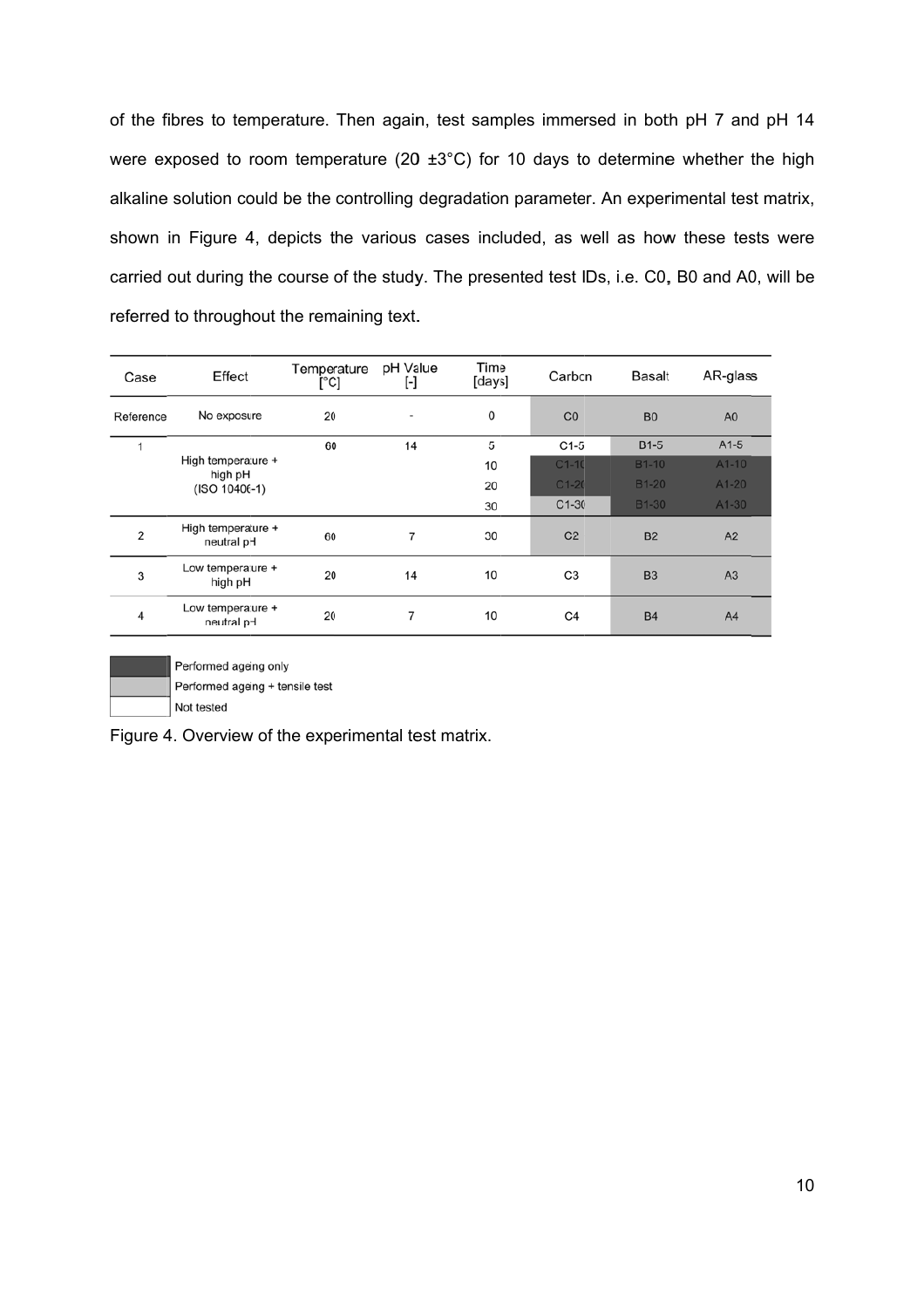## **4. Results**

#### 4.1 Visual observations

The visual observations noted after the alkali resistance tests are reported in this section. The external appearance of the textile reinforcement specimens was examined pre- and post-immersion, for comparison of colour, surface condition and change in shape.

The carbon textile reinforcement pre-immersion specimen (C0) was compared to the associated post-immersion specimens (C1-10, C1-20, C1-30, C2). After 10-30 days of immersion in pH 7 and pH 14 at 60°C, there was no significant visible change of colour or surface texture and all samples were intact. According to these results, accelerated testing using the alternative boundary conditions, so-to-say Cases 3 and 4, was not conducted.

The basalt textile reinforcement post-immersion specimens (B1-5, B1-10, B1-20, B1-30, B2, B3, and B4) were compared to the reference pre-immersion specimens (B0). The B1-5 specimens were not marked by any major visual changes and could be tested in tension. This product however showed signs of degradation after 10 days of immersion in the standard conditions, which included colour change and the start of coating separation towards the surface. The remaining specimens exposed to the standard conditions (B1-20, B1-30) were also marked by colour change and what appears to be the lifting of the coating to the surface, which is exemplified in Figure 5. These post-immersed specimens lost a great deal of physical strength to the point that they either broke during the handling process (B1- 10) or prior to removal from the solution (B1-20, B1-30) and therefore could not undergo tensile testing. It should be noted that the cross-points were a particular weak point in the structure, such that the coating built up in these locations and caused the cross-threads to lift and the samples to break at these localized points.

In order to obtain a better understanding of the cause of such extensive deterioration, specimens were also immersed in a solution of pH 7 at 60 ±3°C for 30 days (Case 2). The observed degradation was similar to the specimens exposed to the standard conditions, yet these could be further tested in tension. Moreover, to verify if the elevated temperature of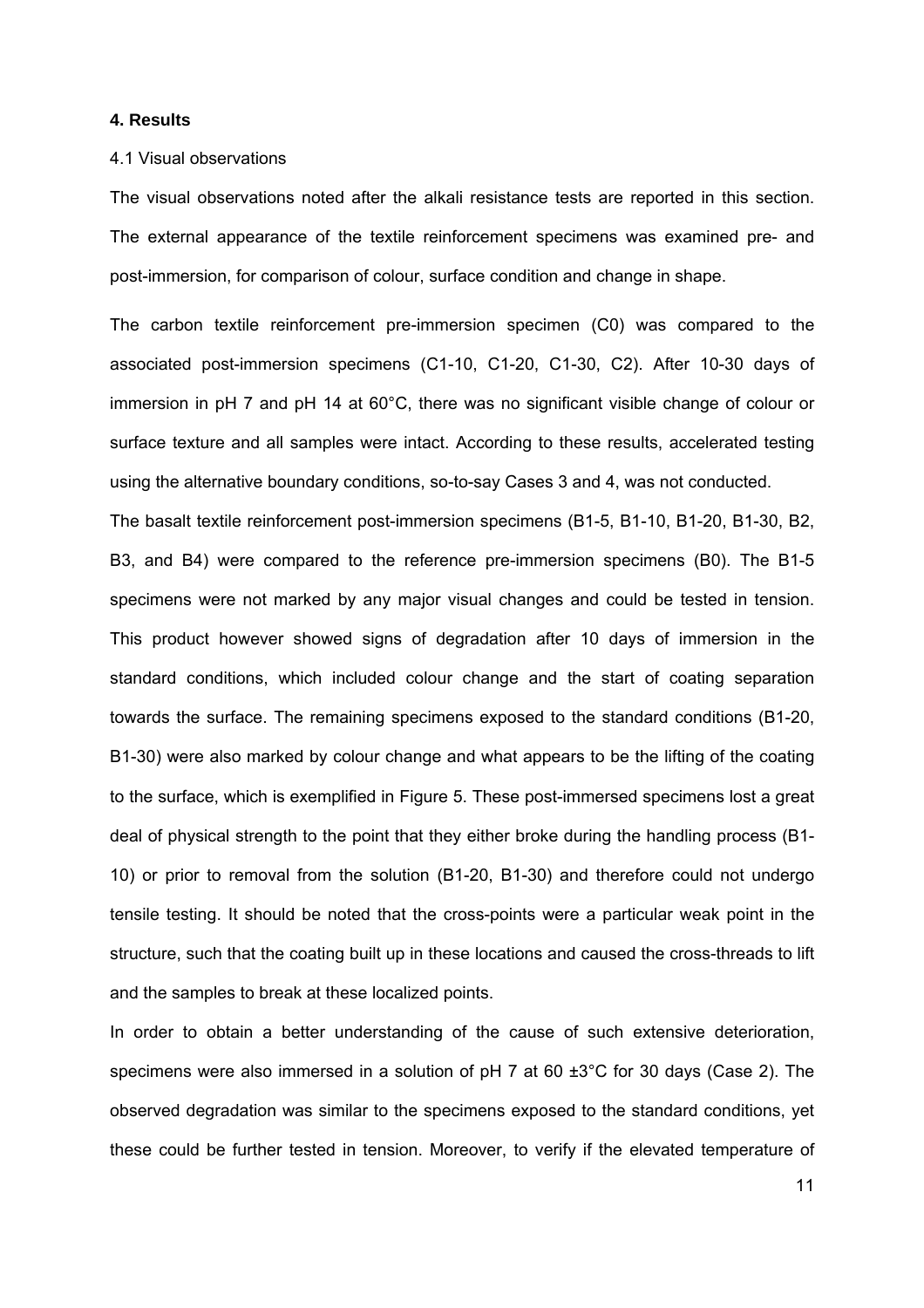60°C was the governing factor in this equation, specimens were also immersed in pH 7 and pH 14 for 10 days at 20 ±3°C (Cases 3 and 4). The samples exposed to both of these alkalinity levels, namely B3 and B4, had a slight build-up of coating at the cross-points and minor colour change. The B3 samples had a loss of strength to the extent that they could be broken with a slight pulling force at the cross-points.



Figure 5. Visual comparison between pre- (B0) and post-immersion (B1-30) for the basalt product.

The visual observations for the AR-glass textile reinforcement exposed to all conditions were compared to the pre-immersion samples (A0). The reinforcement pieces exposed to the standard conditions (A1-5, A1-10, A1-20, A1-30) were marked by the loss of the majority of cross-threads which revealed a thinner layer of sizing in these locations, wherein an example is shown in Figure 6. These samples also lost a significant amount of physical strength and could be easily broken by hand at the cross-points. Similar observations to those described for the samples which faced the standard conditions were also noted for Case 2 (A2). Specimens exposed to Case 3 (A3) had a slightly wavy structure, yet had retained sufficient physical strength. Lastly, those immersed according to Case 4 (A4) were intact with most cross-threads and could not be easily torn apart.

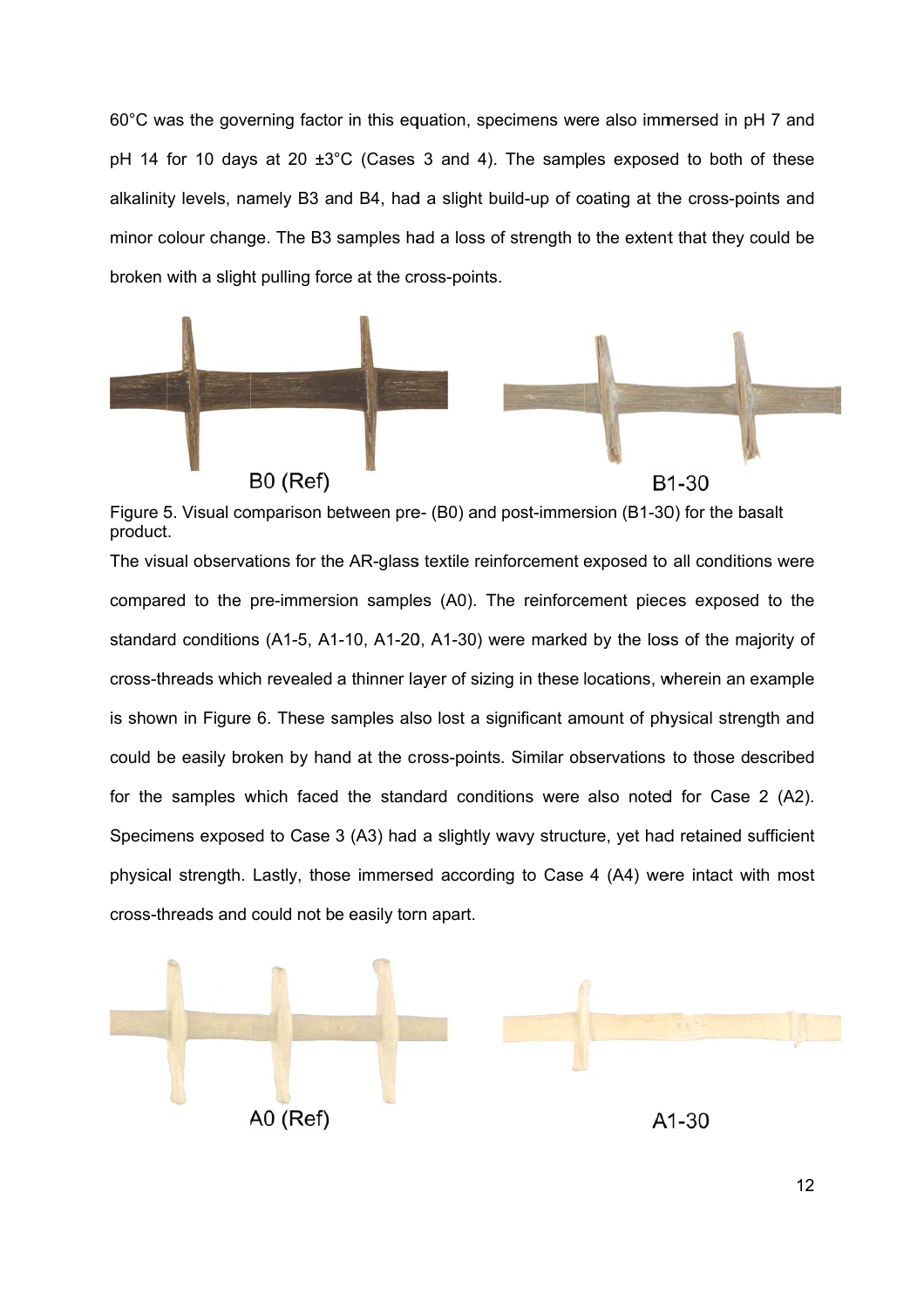Figure 6. Visual comparison between pre- (A0) and post-immersion (A1-30) for the AR-glass product.

## 4.2 Tensile tests

Tensile tests were performed on the selected textile reinforcement materials for pre- and post-immersion conditions. In the case where tensile tests could not be conducted due to the extent of sample degradation, particularly concerning basalt and AR-glass, additional tensile tests related to alternative boundary conditions were thus conducted. The primary mechanical properties extracted from the tensile test results consisted of the ultimate tensile capacity,  $F_u$ , and ultimate strain  $\varepsilon_u$ . The tensile rigidity,  $E_A$ , was calculated from the loadstrain relation as the secant modulus between the load level at 20 % and 50 % of the tensile capacity. Furthermore, the tensile capacity retention rate,  $R_{ET}$ , and tensile rigidity retention rate,  $R_{EA}$ , which can be used to measure the relative mechanical degradation of the postimmersed reinforcement specimens were computed. The tensile capacity retention rate is defined as per ISO 10406-1 [25] and the tensile rigidity retention rate is included in this work as an additional comparative parameter. The retention rates are described as per Equations 1 and 2:

 $R_{ET} = (F_{u1}/F_{u0}) \cdot 100$  (1)

$$
R_{EA} = (E_{A1}/E_{A0}) \cdot 100 (2)
$$

where,  $F_{u0}$  is the tensile capacity and  $E_{A0}$  is the tensile rigidity pre-immersion, and  $F_{u1}$  is the tensile capacity and  $E_{A1}$  is the tensile rigidity post-immersion, all values in Newton.

A compilation of the mean tensile test results along with the associated standard deviations are reported in Table 2. Furthermore, the tensile test results for the pre-immersed (reference) samples are compared to the post-immersed ones in terms of applied load versus strain in Figure 7. It should be noted that the strain is shifted from zero by an indicated change in strain for various data sets to enhance the overall visual clarity.

Table 2: Mean tensile test results (standard deviation in parentheses).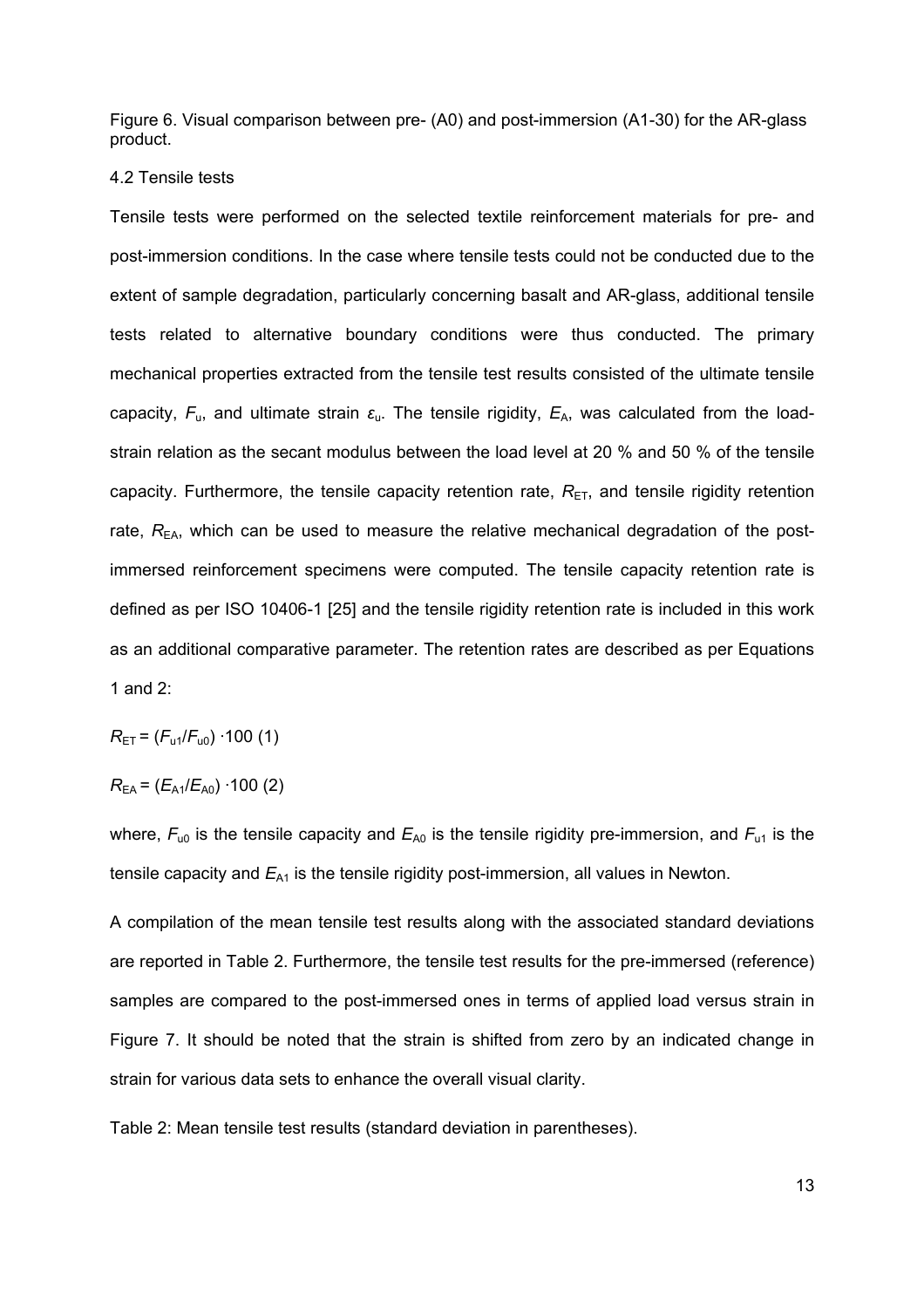| Case           |                   | Reinforcement type                 | Tensile<br>capacity,<br>$F_u$ (σ) [kN] | Ultimate<br>strain, $\varepsilon$ <sub>u</sub><br>$(\sigma)$ [%] | Tensile rigidity,<br>$E_A$ (σ) [kN] | Tensile<br>capacity<br>retention<br>rate, $R_{\text{FT}}$<br>$(\sigma)$ [%] | Tensile<br>rigidity<br>retention<br>rate, $R_{EA}$<br>$(\sigma)$ [%] |  |
|----------------|-------------------|------------------------------------|----------------------------------------|------------------------------------------------------------------|-------------------------------------|-----------------------------------------------------------------------------|----------------------------------------------------------------------|--|
| Reference      | Pre-immersion     | Carbon (C0)                        | 1.88(0.23)                             | 0.87(0.06)                                                       | 221.38 (5.05)                       |                                                                             |                                                                      |  |
|                |                   | Basalt (B0)                        | 0.62(0.03)                             | 2.85(0.08)                                                       | 23.73 (0.49)                        | $\overline{\phantom{a}}$                                                    |                                                                      |  |
|                |                   | AR-glass (A0)                      | 0.41(0.02)                             | 1.91(0.10)                                                       | 22.49 (0.49)                        |                                                                             |                                                                      |  |
|                | 60°C, pH 14, 30 d | Carbon (C1-30)                     | 2.36(0.03)                             | 1.01(0.03)                                                       | 235.68 (18.60)                      | 125(2)                                                                      | 106(8)                                                               |  |
|                | $(ISO 10406-1)$   | Basalt (B1-5)                      | 0.02(0.01)                             | $\overline{\phantom{a}}$                                         |                                     | 3(2)                                                                        | $\overline{\phantom{a}}$                                             |  |
|                |                   | Basalt (B1-10, B1-20,<br>B1-30)    | Not measurable                         |                                                                  |                                     |                                                                             |                                                                      |  |
|                |                   | AR-glass (A1-5)                    | 0.14(0.03)                             | $\overline{\phantom{a}}$                                         | $\qquad \qquad -$                   | 33(7)                                                                       | $\overline{\phantom{a}}$                                             |  |
|                |                   | AR-glass (A1-10, A1-<br>20, A1-30) | Not measurable                         |                                                                  |                                     |                                                                             |                                                                      |  |
| $\overline{2}$ | 60°C, pH 7, 30 d  | Carbon (C2)                        | 2.14(0.21)                             | 0.91(0.14)                                                       | 234.33 (6.75)                       | 114(11)                                                                     | 106(3)                                                               |  |
|                |                   | Basalt (B2)                        | 0.39(0.01)                             | 1.70(0.10)                                                       | 23.13 (0.66)                        | 62(2)                                                                       | 97(3)                                                                |  |
|                |                   | AR-glass (A2)                      | 0.15(0.03)                             | 0.73(0.10)                                                       | 20.54 (2.62)                        | 35(7)                                                                       | 91(12)                                                               |  |
| 3              | 20°C, pH 14, 10 d | Basalt (B3)                        | 0.32(0.02)                             | 1.37(0.08)                                                       | 23.38 (0.98)                        | 52(3)                                                                       | 99(4)                                                                |  |
|                |                   | AR-glass (A3)                      | 0.27(0.01)                             | 1.37(0.11)                                                       | 19.75 (1.43)                        | 65(3)                                                                       | 88 (6)                                                               |  |
| 4              | 20°C, pH 7, 10 d  | Basalt (B4)                        | 0.56(0.05)                             | 2.52(0.23)                                                       | 24.11 (0.58)                        | 90(8)                                                                       | 102(2)                                                               |  |
|                |                   | AR-glass (A4)                      | 0.40(0.04)                             | 1.77(0.17)                                                       | 23.15 (0.59)                        | 97 (10)                                                                     | 103(3)                                                               |  |

The tensile behaviour of all the reinforcements depicted in Figure 7 have a brittle material behaviour signifying that there is no intermediate yielding point, and as such failure occurs upon reaching the ultimate stress. Concerning the carbon textile reinforcement, there is a general increasing trend noted for all measured and calculated parameters. The basalt and AR-glass samples aged according to the standard conditions of Case 1 were not measurable due to the extent of degradation with the exception of specimens aged for five days (B1-5, A1-5); wherein the strain up to failure could not be measured due to the fragility of the aged specimens. When exposed to Cases 2 and 3, the tensile capacity and the ultimate strain were observed to significantly decrease. Based on Figure 7, no particular remarks could be made regarding the effect of Case 4.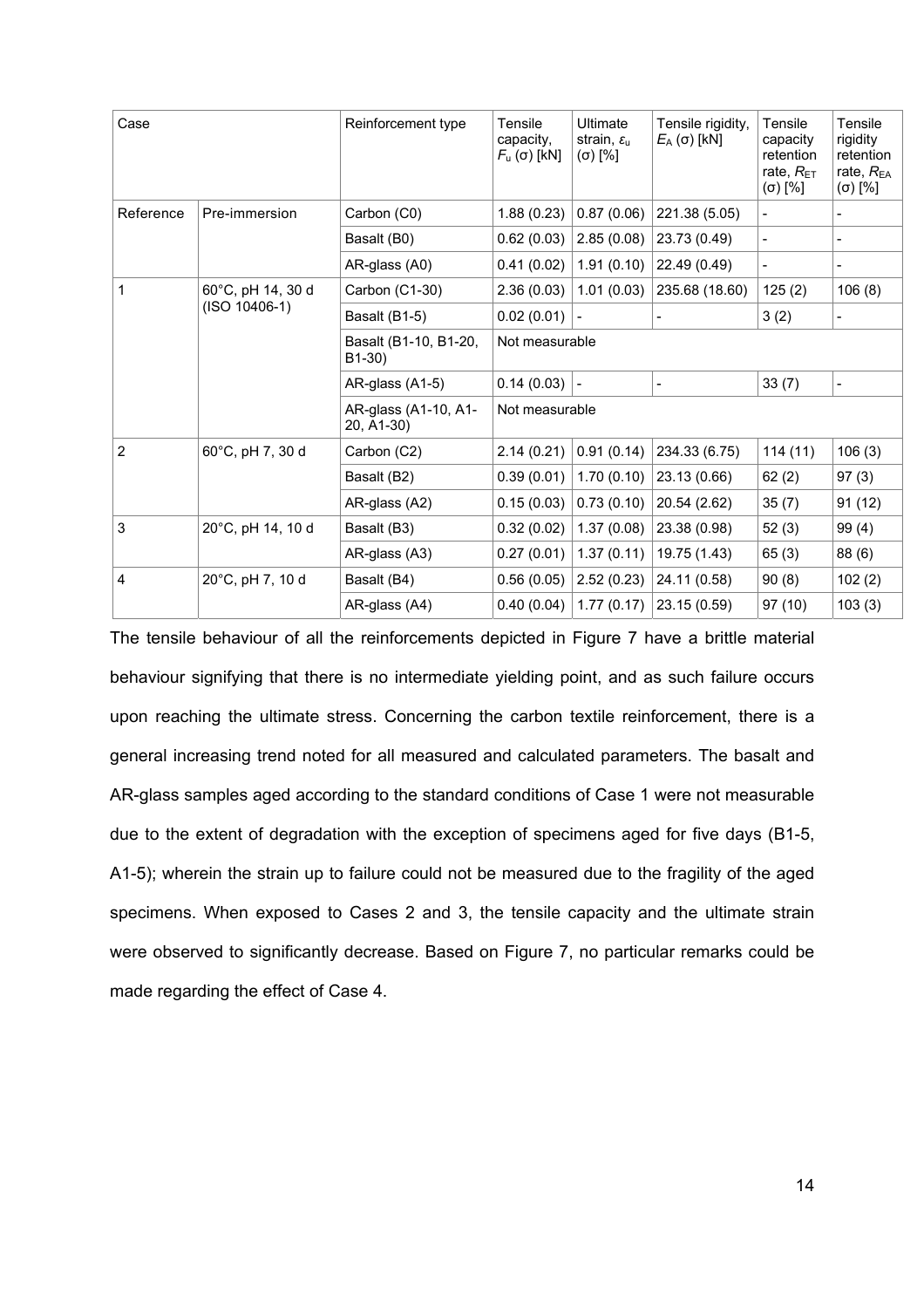

Figure 7. Applied load versus strain of tested textile reinforcement samples: a) Carbon, b) Basalt and c) AR-glass (note the differing scales).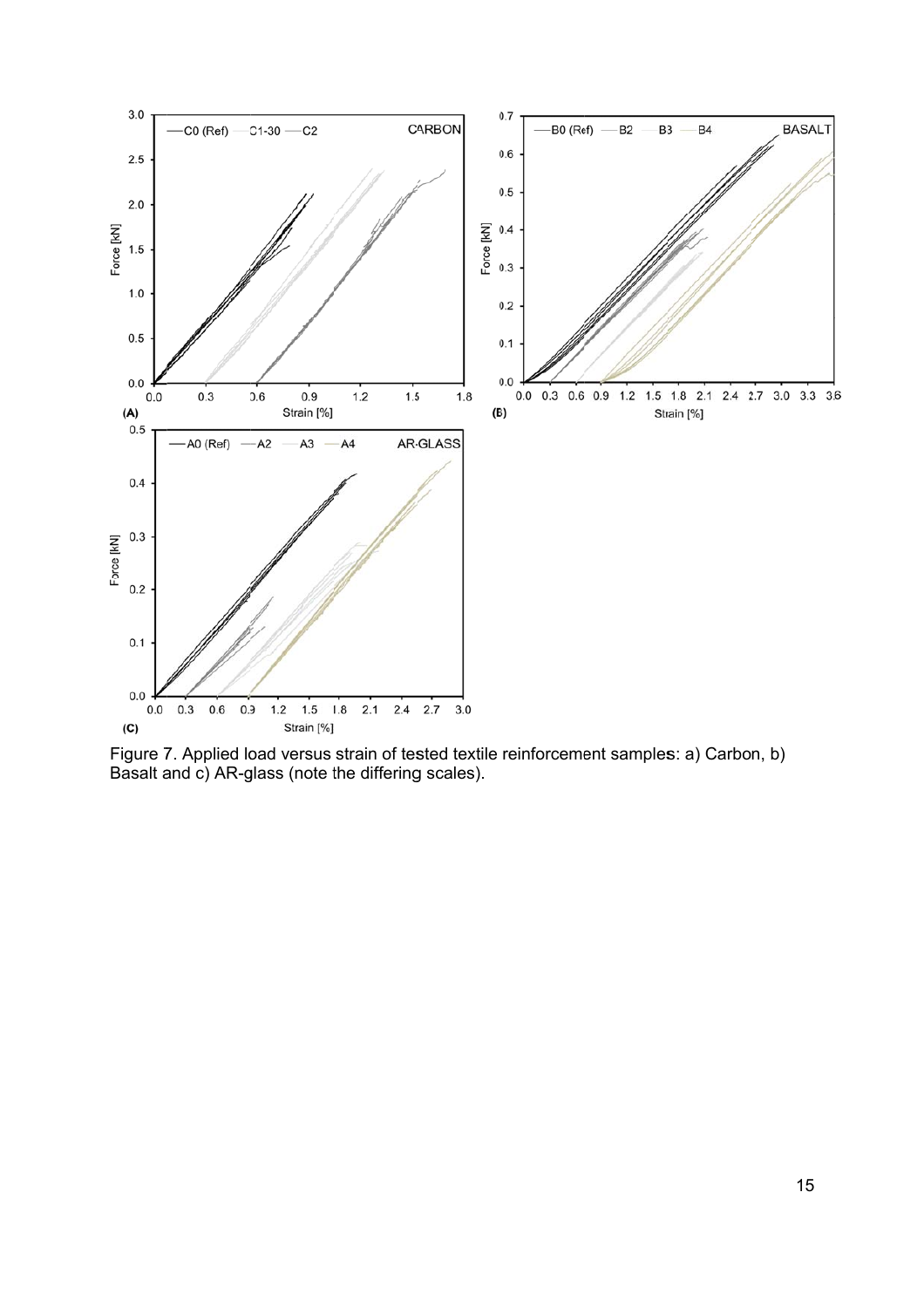## **5. Discussion**

#### 5.1 Retention rates

The tensile capacity and rigidity retention rates are graphically illustrated for the sake of comparing the mean values, data scatter and confidence intervals for all tested cases. The tensile capacity and rigidity retention rates shown in Figure 8 were statistically evaluated using a two-sample t-test procedure assuming equal variances and corresponding to a confidence interval of 95 %. Respective 95 % confidence intervals were thereafter calculated based on these statistical data according to common statistical methods for two samples found in e.g. Montgomery, Runger, et al. [28]. The calculated confidence interval is shown to indicate whether or not the mean value is significantly different from the reference. From this type of comparison, existing trends in the retention rates can be depicted and confirmed for each reinforcement alternative.

The carbon textile reinforcement samples exposed to the standard conditions of 60°C, pH 14, 30 days (Case 1) appear to have a significant increase in tensile capacity and no change in tensile rigidity. The results pertaining to the samples aged for 60°C, pH 7, 30 days (Case 2) indicate no major change in tensile capacity but a notable increase in tensile rigidity. The cause of the noted increase is likely related to the stiffening of the applied resin at high temperatures which has also been observed in Hegger, Horstmann, et al. [3]. Moreover, these results correlate with the notion that carbon fibres in the form of FRP and textile reinforcement are thought to be chemically inert as they have been found to be resistant to alkaline-induced deterioration [14, 29] and possess a general high resistance to chemical environments [5].

To further analyse the retention rates pertaining to AR-glass, it is necessary to describe possible degradation mechanisms typically affecting glass fibres which are categorized accordingly: 1) chemical attack of filaments by alkalies (corrosion) [30] , 2) static fatigue or delayed failure of filaments resulting from surface flaws [7, 8], and 3) mechanical attack due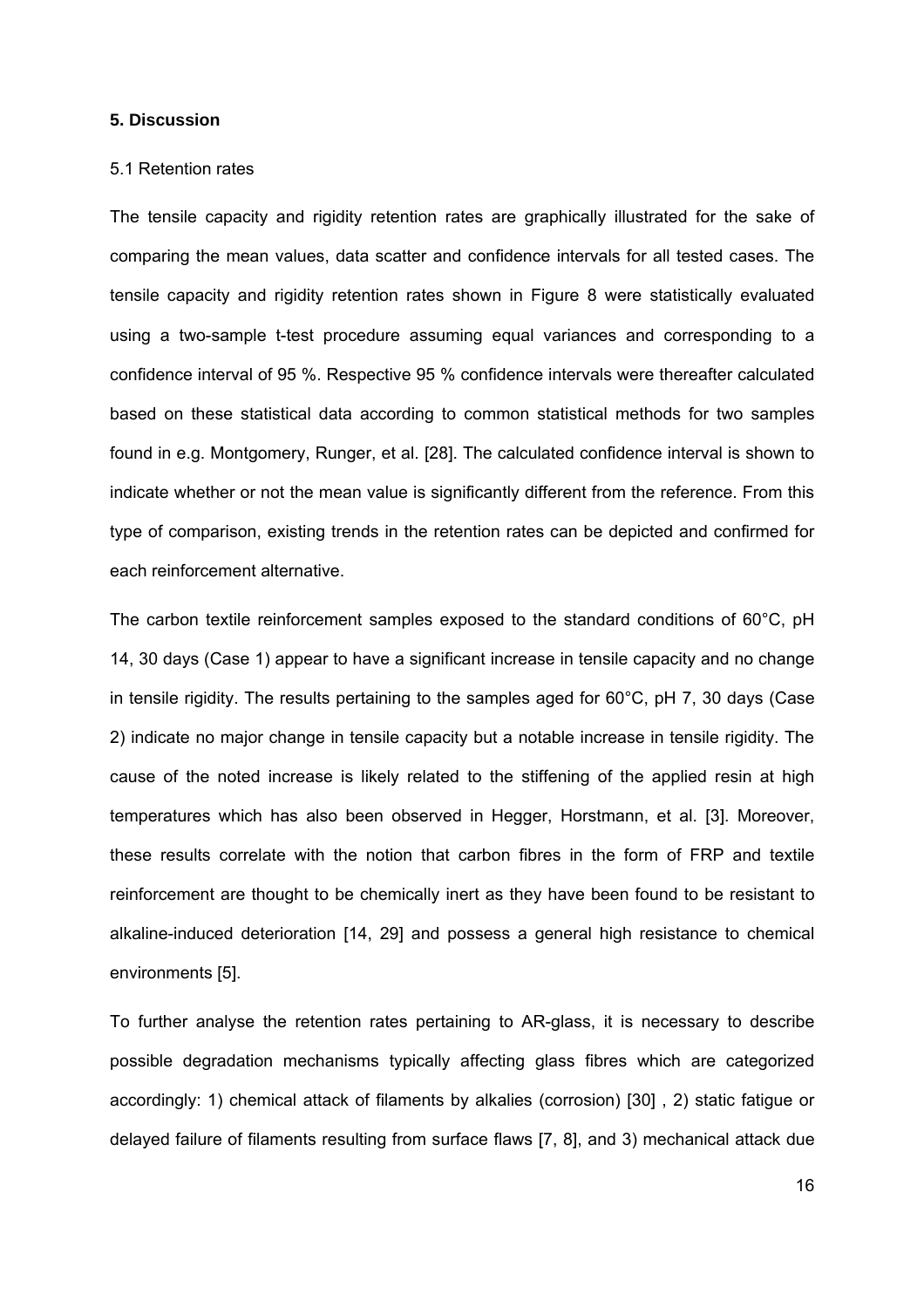to matrix densification [19]. Similar degradation mechanisms have also been reported for basalt fibres, yet it should be noted that basalt fibres possess differing chemical compositions whereby a high iron content may be responsible for an inferior alkali-resistance [11, 31].

It can be further ascertained from Figure 8, that a discernible loss of tensile capacity of ARglass has taken place for all cases except for 20°C, pH 7, 10 days (Case 4). A clear decrease in tensile rigidity was observed for AR-glass for 20°C, pH 14, 10 days (Case 3). Moreover, the lowest tensile capacity retention rates were noted as 33 % and 35 % under the conditions of 60°C, pH 14, 5 days (Case 1) and 60°C, pH 7, 30 days (Case 2), respectively. It has been stipulated by others that the deterioration of AR-glass textile reinforcement increases with increasing pH value and also with temperature [5, 19], which also correlates with the reported findings. In other studies, AR-glass fibres exposed to high temperatures (50-60°C) while placed in a cement environment, i.e. pore solution, were found to face significant strength loss [8, 30]. It was also reported in Chen, Davalos, et al. [32] that glass fibre reinforced polymer bars had most significant strength loss for solutions at 60°C. As aforementioned, the underlying deterioration mechanism related to glass are fairly complex, yet it can be pressumed here that the observed strength loss is attributed to a combination of chemical attack and static fatigue of the reinforcement.

A noticeable decay in tensile capacity for the basalt textile reinforcement samples were marked for Cases 1 (60°C, pH 14, 5 days), 2 (60°C, pH 7, 30 days) and 3 (20°C, pH 14, 10 days). This product had the lowest tensile capacity retention rate of 3 % (Case 1) followed by 52 % (Case 3) which may indicate its sensitivity to high alkalinity. As for the samples exposed to 20°C, pH 7, 10 days (Case 4), the upper bound of the confidence interval for the tensile capacity borders the reference baseline such that this decrease in capacity is uncertain. Also, the resulting loss in tensile rigidity can be concluded as insignificant in comparison to the reference mean value. On the whole, basalt fibres have been described as having a low alkaline resistance despite the accelerated ageing conditions and exposure medium, i.e. pore solution or concrete matrix. Depending on the exposure medium, however,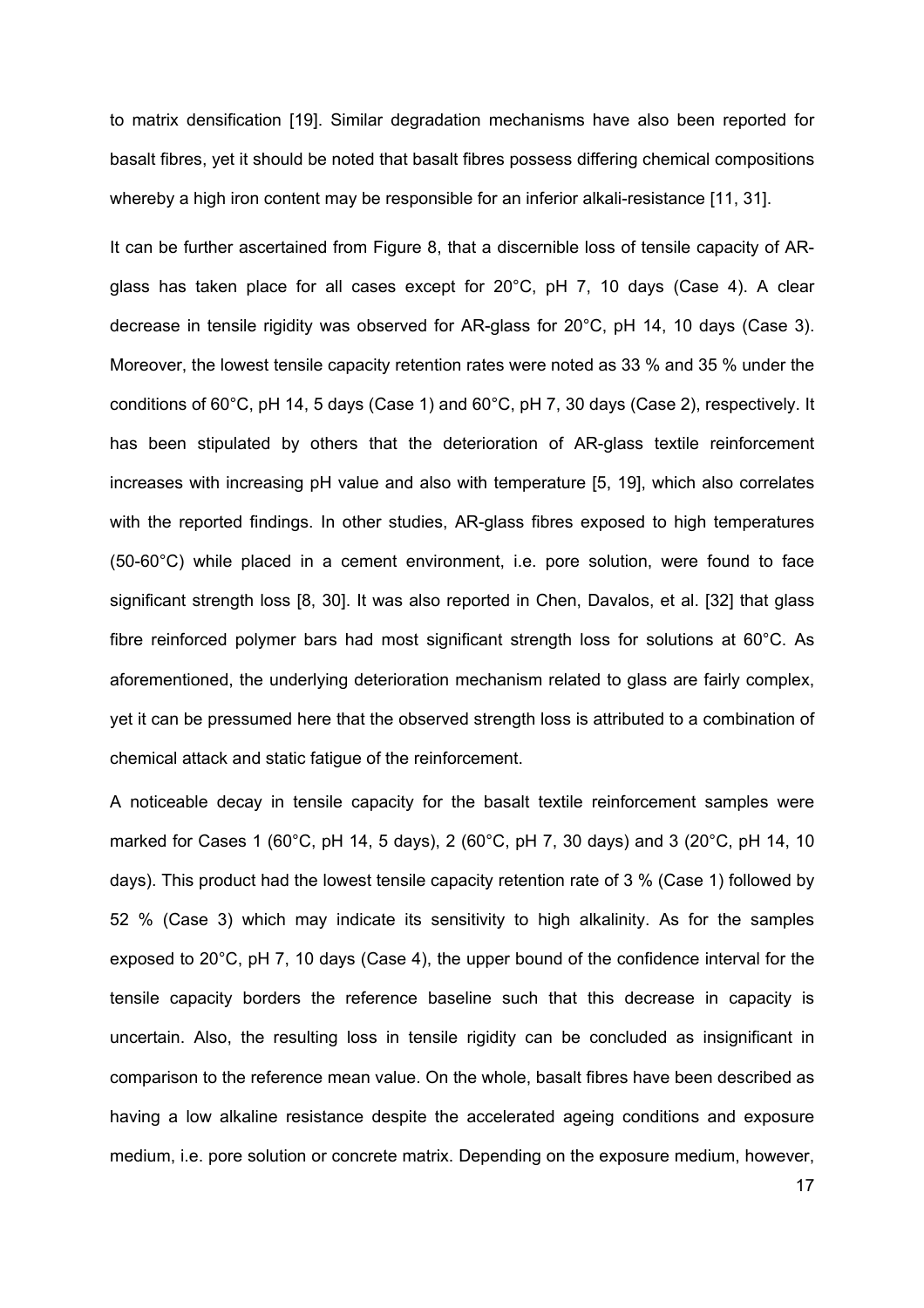differing degradation mechanism have been noted, such as the formation of thick corrosion surface layers or pitting formation [11]. Despite the use of additional surface coatings commonly applied to AR-glass, e.g. styrene-butadiene, basalt fibres still show extensive loss of mechanical performance due to the dissolution of the surface leading to loss of crosssectional area [12].

Furthermore, it is interesting to note the slight difference between the tensile capacity retention of AR-glass (65 %) and basalt (52 %) under exposure Case 3. From these results, it can be stipulated that both materials are being dissolved by chemical attack by alkalis since these are fundamentally made of silicon dioxide  $(SiO<sub>2</sub>)$ , thereby leading to structure and strength loss [7, 16, 33]. As previously mentioned, certain basalt products have been found to have a lower resistance to an alkaline environment compared to AR-glass products. Based on these findings, however, it could solely be deduced that the particular applied styrene-butadiene sizing could potentially be providing additional surface protection in the case of AR-glass.

As previously mentioned, the retention rates for both basalt and AR-glass were nearly unmeasurable for the standard conditions with the exception of those specimens tested after 5 days of ageing (Case 1). Alternatively, in such cases, the measurement of the residual yarn or fibre diameter as demonstrated in Förster and Mäder [10] could be applied in further studies to yield complementary results and to observe the influence of the applied sizing [11]. The analysis of the chemical degradation of the material, i.e. in terms of surface morphology, could also be worth examining, similar to a study by Wei, Cao, et al. [16], in order to more accurately target the source of degradation.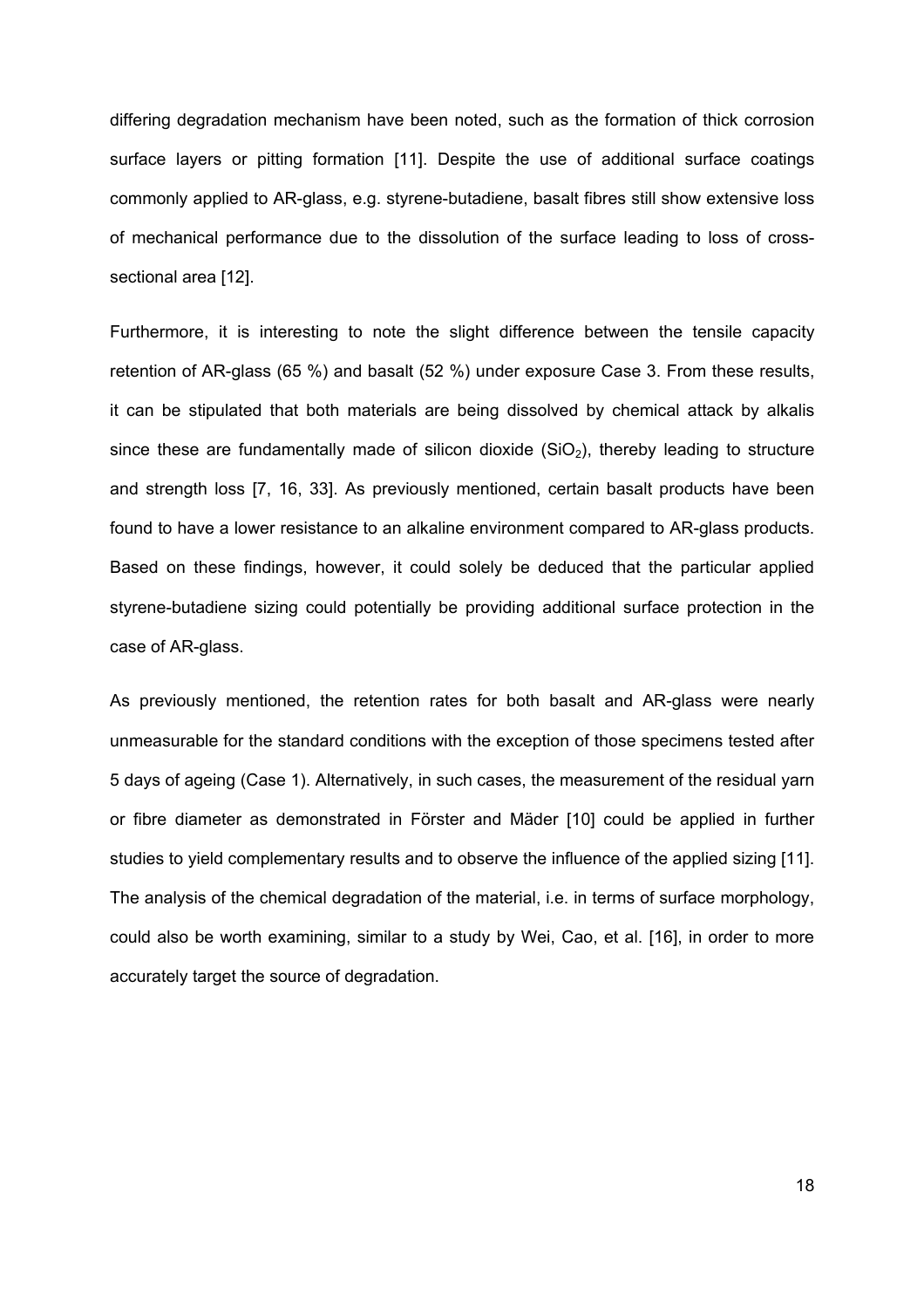

Figure 8. The tensile capacity retention rate (left) and tensile rigidity retention rate (right).

### 5.2 Variable sensitivity

Multiple-linear regression has been applied to correlate certain of the independent variables, which are included in the accelerated testing, namely temperature and time. The regression was applied separately to specimens aged at pH 7 and pH 14, due to the large difference between these values associated to logarithmic scale. It should be noted that the chemical constitution of the textile reinforcement products and chemical composition of the ageing solution are also independent variables which have an important impact on the degradation but are explicitly excluded from this scope for the sake of obtaining an empirical model based on the outputs of the standard ISO 10406-1 [25] test method. Based on the experimental test matrix (see Figure 4) and presented test data (see Table 2), it was concluded that multivariable regression is solely possible for AR-glass and basalt as carbon was only tested when the temperature and time variables were simultaneously at three upper bound values. As an initial trial, the degradation of the tensile capacity, denoted as y, related to AR-glass and basalt reinforcement products is assumed to follow an exponential model, also applied in Cuypers, Orlowsky, et al. [23] where the logarithmic of the tensile capacity is taken as per Equations 3 and 4:

 $ln(y) = a + b_1 \cdot t + b_2 \cdot (T - 20) \cdot t = a + b \cdot (T) \cdot t$  (3)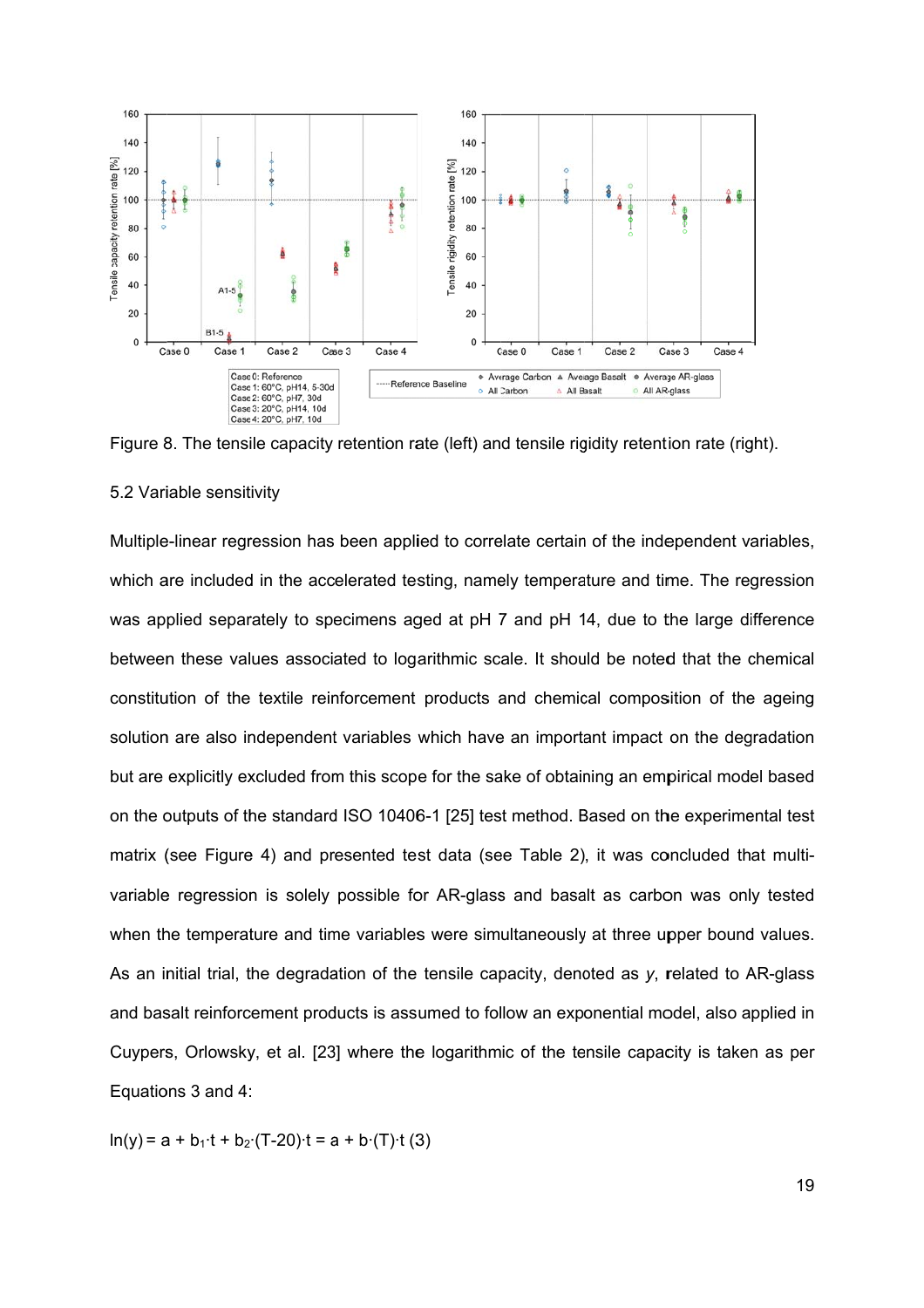## $y=exp(a + b \cdot (T) \cdot t) = exp(a) \cdot exp(b \cdot (T) \cdot t)$  (4)

where, *t* is time in days; *T* is temperature in °C; *a* is the intercept representing the reference tensile capacity at 20°C and 0 days; the regression coefficients  $b_1$ , and  $b_2$  represent the degradation per time unit:  $b_1$  for the reference (20°C, 0 days), and  $b_2$  for the effect of increased temperature. Thus, the degradation per time unit can be formulated as a function of temperature, viz. b $\cdot$ (T)= b<sub>1</sub> + b<sub>2</sub> $\cdot$ (T-20). In Equation 4, the first term, exp(a), is equivalent to the mean tensile capacity in kN, while the second term,  $exp(b \cdot (T) \cdot t)$ , is the tensile capacity retention rate in percent. The three parameters can be estimated using multiple-regression which are summarized in Table 3 and plotted in Figure 9 along with the relevant experimental results. The degradation curves presented for the tested basalt and AR-glass products are empirically based on the plotted experimental results. These curves depict an initial trial to correlate and present the data obtained from the ISO 10406-1 [25] test method. A good agreement was found between the degradation curves and the experimental data. However, it is important to state that there exists underlying uncertainty in these curves which could be further improved by means of additional experiments at varying boundary conditions. Since no results could be measured from 10 to 30 days at pH 14 and 60°C, this part of the degradation curve cannot be validated for either basalt or AR-glass. There is also a scatter in the associated data at 5 days giving rise to uncertainty. Furthermore, these presented curves are based on the fact that the entire degradation of the product will follow an exponential model, which may not be the case if a given turning point was to occur in the degradation behaviour. Other sources of error could be related to the continued degradation reaction of the specimens due to entrapped test solution taking place after removal from the accelerated testing environment until conducting the experiment.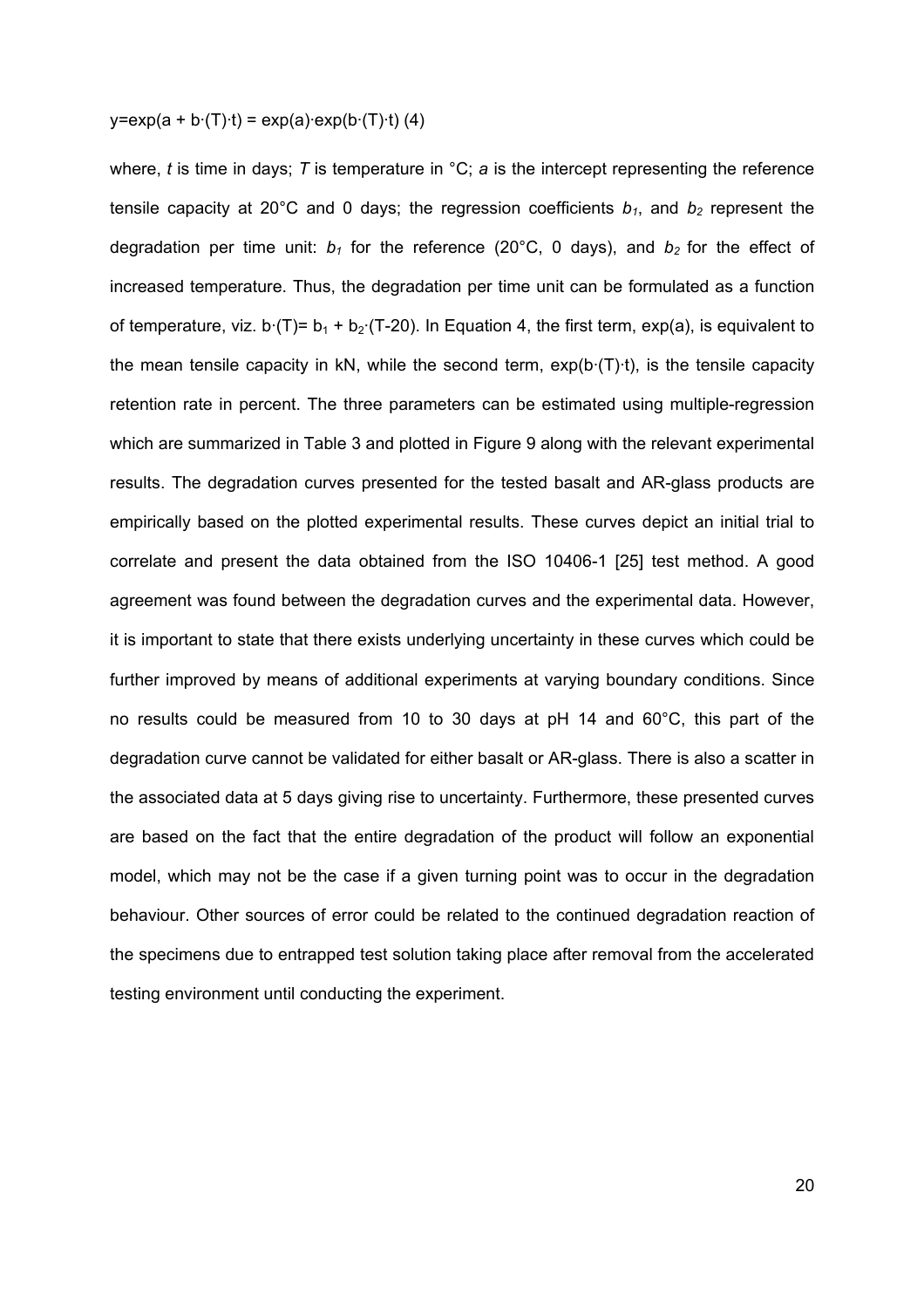| <b>Products</b> | рH<br>value | Regression coefficients [-] | Reference mean tensile        |                               |               |  |
|-----------------|-------------|-----------------------------|-------------------------------|-------------------------------|---------------|--|
|                 |             | Intercept, a                | b <sub>1</sub>                | b <sub>2</sub>                | capacity [kN] |  |
| Basalt          |             | $-4.83E - 01$<br>(2.77E-02) | $-1.03E - 02$<br>$(3.75E-03)$ | $-1.33E - 04$<br>$(8.10E-05)$ | 0.62(0.03)    |  |
|                 | 14          | $-4.83E - 01$<br>(2.60E-01) | $-6.54E-02$<br>$(3.52E-02)$   | $-1.74E - 02$<br>$(1.57E-03)$ |               |  |
| AR-glass        |             | $-8.92E - 01$<br>(5.80E-02) | $-3.88E - 03$<br>$(7.85E-03)$ | $-7.77E-04$<br>$(1.70E-04)$   | 0.41(0.02)    |  |
|                 | 14          | $-8.92E - 01$<br>(6.40E-02) | $-4.29E-02$<br>$(8.67E-03)$   | $-4.57E-03$<br>$(3.64E-04)$   |               |  |

Table 3: Table with regression coefficients (standard deviation in parentheses).



Figure 9. Empirical degradation curves for the selected basalt and AR-glass products.

This illustrated method could be further validated by means of additional data sets. Since the boundary condition specified by the standard ISO 10406-1 [25] test was too aggressive, particularly for the basalt and AR-glass textile reinforcement grids, it is suggested that the accelerated testing technique could be altered. For instance, textile reinforcement samples could be subjected to various tensioning loads during accelerated ageing, whereby time upon failure becomes an independent variable. As well, testing could also be conducted in an actual concrete pore solution or better yet in a concrete matrix instead of a pure alkaline solution. In reality, the reinforcement will not be in direct contact with alkalis when cast in concrete as the movement of alkali are said to be partly restricted by the solid porous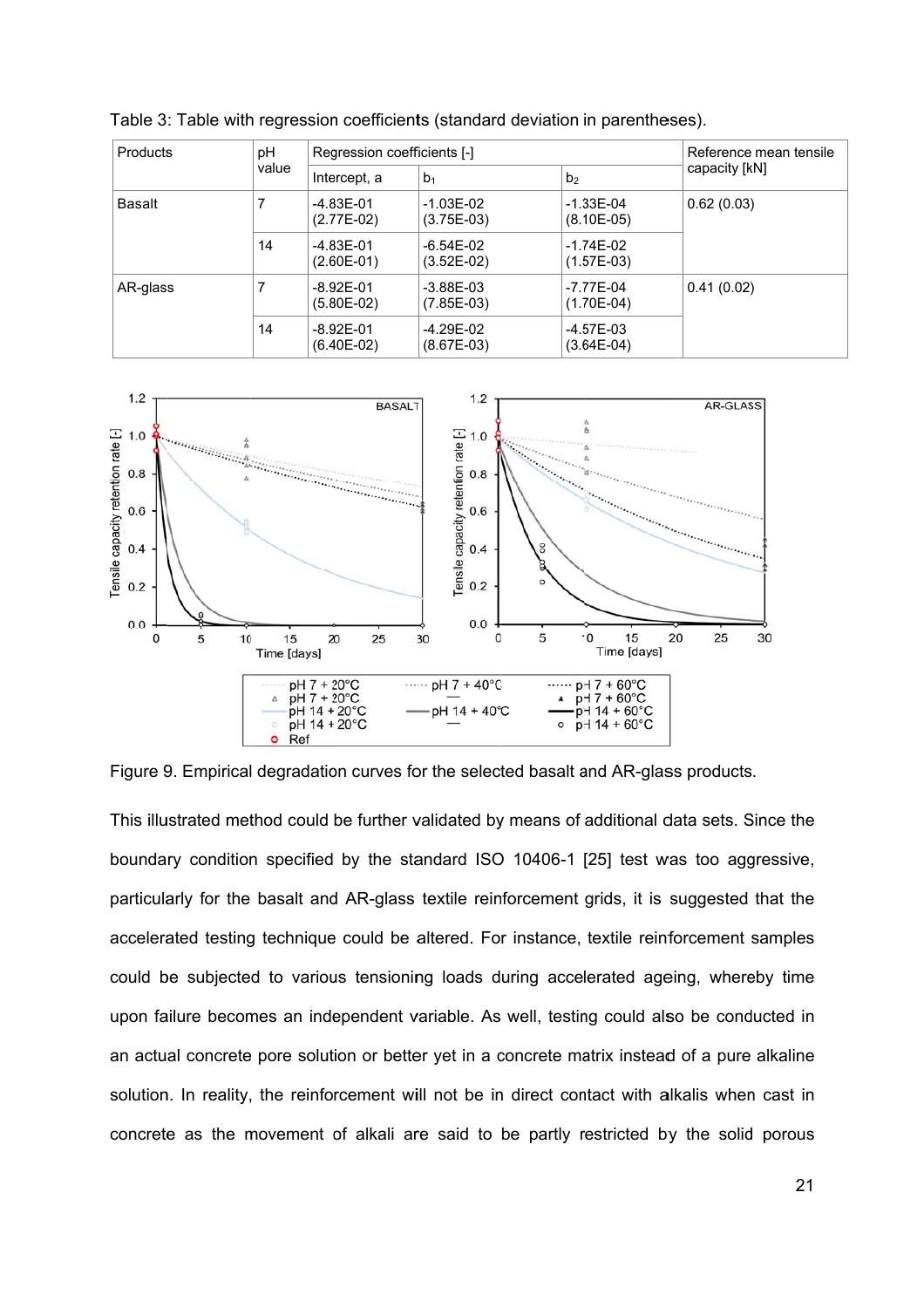material [10]. Alternatively, given a façade panel application, the reinforcement will likely not be found in a constant state of wetness during service life such that wetting and drying cycles could be a more appropriate testing method [6]. The findings obtained from this experimental study could be used to predict the strength retention as a function of real time while reflecting the actual environmental conditions of the intended use according to a similar approach proposed by Dejke [10]. A larger data set corresponding to the same test solution, e.g. pH 14, is however required to enable a correlation in terms of a time shift factor, TSF (see [10]).

# **6. Conclusions**

The tensile behaviour of selected textile reinforcement products was investigated under accelerated ageing conditions as per ISO 10406-1 [25]. It was observed that the tested carbon textile reinforcement has a superior alkali and temperature resistance, while the standard conditions were found to be too aggressive for the tested basalt and AR-glass products causing them to have nearly unmeasurable capacity after ageing. Testing the reinforcement grids according to alternative accelerated ageing schemes yielded significant trends, whereby the AR-glass product was found to be temperature sensitive particularly at 60°C and could retain more tensile strength (65%) than basalt (52%) while being exposed to 20°C, pH 14, 10 days. It is thought that the type and amount of applied sizing has a significant impact on these observed results. Empirical exponential models of the degradation of the tensile retention rate were developed as a function of temperature and time for the basalt and AR-glass products; the models were calibrated through linear regression. The models had an overall good correlation with the experimental data, yet could be further verified by means of additional experiments. Furthermore, the carbon reinforcement grid's tensile capacity and rigidity were generally maintained under all tested conditions, thus signifying favourable durability properties. Despite it having the highest initial cost, it is thought that its enhanced durability could provide a long-term payback. It is important to note that the conclusions reached in this study cannot be directly applied to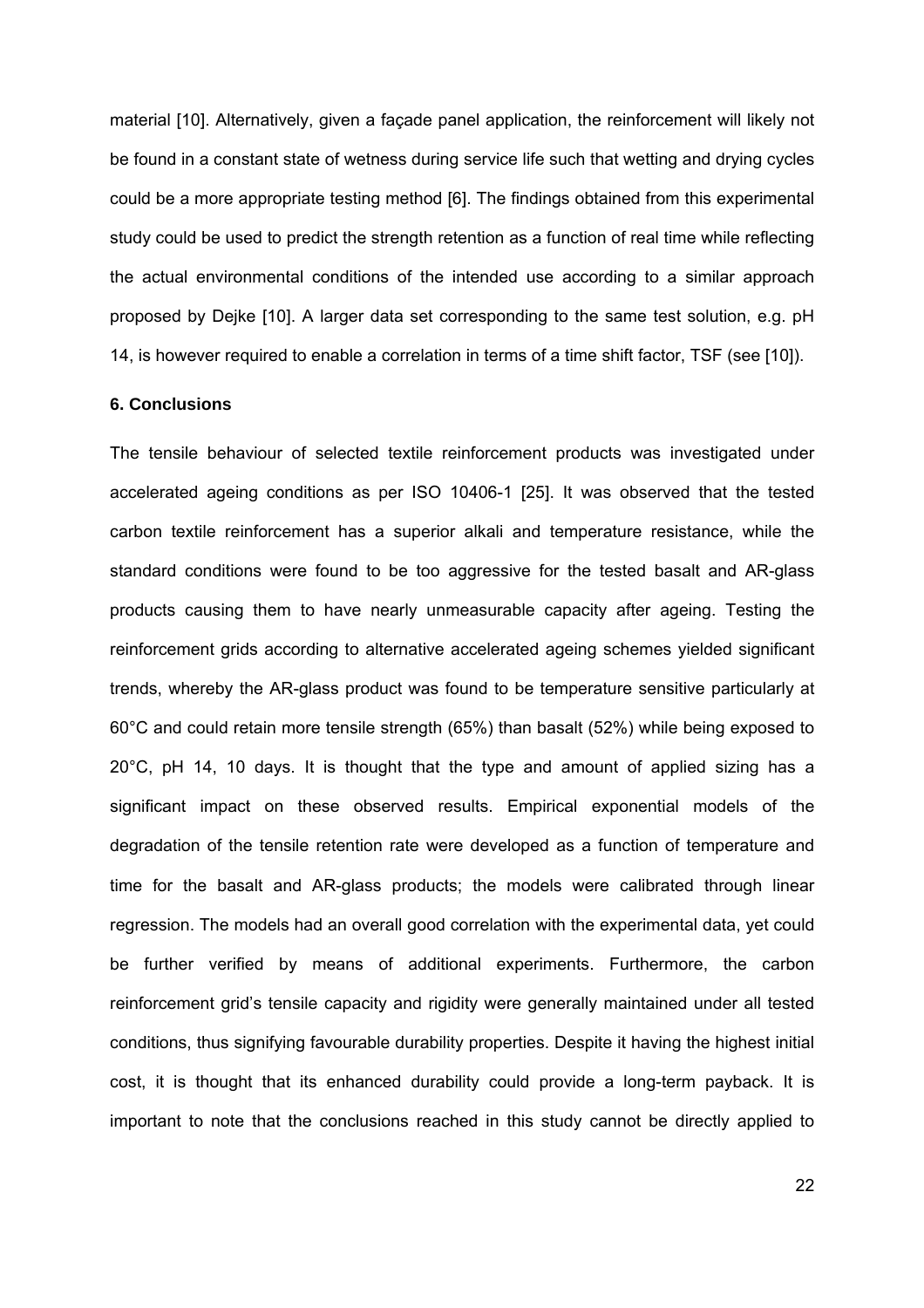other textile reinforcement materials or fibres as each material differs in terms of chemical composition, fabrication and applied sizing. The main drawback of this applied test method is the fact that the simulated pore solution may have overestimated or inadequately represented realistic boundary conditions of textile reinforcement in a concrete matrix.

This work also included the development of methods which could be used to support those pertaining to tensile tests in the ISO 10406-1 [25] standard such as the preparation and selection of end anchorage, as well as a method to measure the strain up to failure. In further studies, it could be worth investigating a larger experimental sample size, alternative temperature and time ranges, wetting/drying cycles, test solutions and degradation of materials subject to tensioning load during ageing. It could also be valuable to analyse the chemical degradation processes affecting the surface structure of the reinforcement. Overall, there remains a need for an accelerated ageing test method tailored to TRC, as well as a database or model that can predict the residual tensile strength (and/or long term performance) of various textile reinforcement products according to real-time degradation due to varying mechanical and environmental load conditions.

## **Acknowledgments**

The presented research was made possible with the support of the European Community's Seventh Framework Programme under grant agreement 608893 (H-House) and FORMAS IQS (Tekocrete II – Energy efficient thin façade elements for retrofitting of Million Programme housing: TRC textile reinforced concrete façade elements). More information about the Hhouse research project can be found at www.h-house-project.eu.com.

### **References**

[1] Mobasher B. Mechanics of fiber and textile reinforced cement composites: CRC press; 2012.

[2] Shams A, Horstmann M, Hegger J. Experimental investigations on Textile-Reinforced Concrete (TRC) sandwich sections. Composite Structures. 2014;118:643-53.

[3] Hegger J, Horstmann M, Feldmann M, Pyschny D, Raupach M, Büttner T, et al. Sandwich Panels Made of TRC and Discrete and Continuous Connectors. In: Brameshuber W, editor. International RILEM Conference on Material Science - 2nd ICTRC - Textile Reinforced Concrete - Theme 1. Aachen RILEM Publications SARL; 2010. p. 381-92.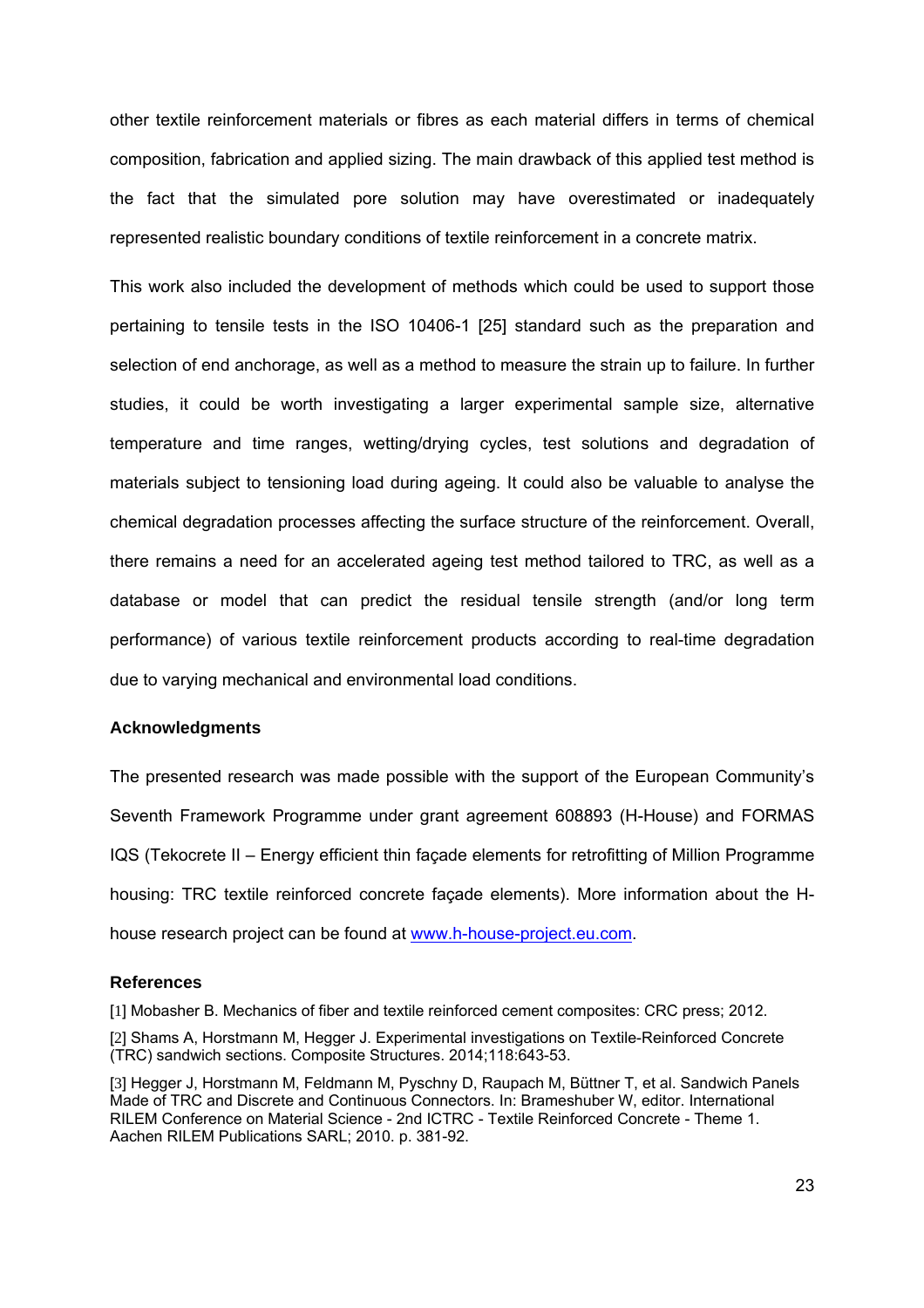[4] Mumenya S, Tait R, Alexander M. Mechanical behaviour of Textile Concrete under accelerated ageing conditions. Cement and Concrete Composites. 2010;32(8):580-8.

[5] Mechtcherine V. Towards a durability framework for structural elements and structures made of or strengthened with high-performance fibre-reinforced composites. Construction and Building Materials. 2012;31:94-104.

[6] Bentur A, Mindess S. Fibre reinforced cementitious composites: CRC Press; 2006.

[7] Purnell P, Short NR, Page CL. A static fatigue model for the durability of glass fibre reinforced cement. Journal of Materials Science. 2001;36(22):5385-90.

[8] Orlowsky J, Raupach M, Cuypers H, Wastiels J. Durability modelling of glass fibre reinforcement in cementitious environment. Mater Struct. 2005;38(2):155-62.

[9] Ortlepp S, Jesse F. Experimental investigation of static fatigue strength of textile reinforced concrete. 1st International RILEM Conference on Textile Reinforced Concrete (ICTRC): RILEM Publications SARL; 2006. p. 131-40.

[10] Dejke V. Durability of FRP reinforcement in concrete: literature review and experiments. Gothenburg: Chalmers University of Technology; 2001.

[11] Scheffler C, Förster T, Mäder E, Heinrich G, Hempel S, Mechtcherine V. Aging of alkali-resistant glass and basalt fibers in alkaline solutions: Evaluation of the failure stress by Weibull distribution function. Journal of Non-Crystalline Solids. 2009;355(52):2588-95.

[12] Hempel S, Butler M, Mechtcherine V. Bond Behaviour and Durability of Basalt Fibres in Cementitious Matrices. In: Brameshuber W, editor. 3rd ICTR International Conference on Textile Reinforced Concrete Aachen, Germany: RILEM SARL; 2015. p. 225-33.

[13] Butler M, Mechtcherine V, Hempel S. Experimental investigations on the durability of fibre–matrix interfaces in textile-reinforced concrete. Cement and Concrete Composites. 2009;31(4):221-31.

[14] Micelli F, Nanni A. Durability of FRP rods for concrete structures. Construction and Building Materials. 2004;18(7):491-503.

[15] Cuypers H, Orlowsky J, Raupach M, Büttner T. Durability aspects of AR-glass-reinforcement in textile reinforced concrete, Part 1: Material behaviour. In: Grosse CU, editor. Advances in Construction Materials 2007: Springer Berlin Heidelberg; 2007. p. 381-8.

[16] Wei B, Cao H, Song S. Tensile behavior contrast of basalt and glass fibers after chemical treatment. Materials & Design. 2010;31(9):4244-50.

[17] Förster T, Plonka R, Scheffler C, Mäder E. Challenges for Fibre and Interphase Design of Basalt Fibre Reinforced Concrete. International RILEM Conference on Material Science: RILEM Publications SARL; 2010. p. 57-66.

[18] Förster T, Mäder E. Performance of Modified Basalt Fibres. Proceedings of the 18th International Conference on Composite Materials (ICCM18), Korean Society for Composite Materials2011.

[19] Butler M, Mechtcherine V, Hempel S. Durability of textile reinforced concrete made with AR glass fibre: effect of the matrix composition. Mater Struct. 2010;43(10):1351-68.

[20] Scheffler C, Gao S, Plonka R, Mäder E, Hempel S, Butler M, et al. Interphase modification of alkali-resistant glass fibres and carbon fibres for textile reinforced concrete II: Water adsorption and composite interphases. Composites Science and Technology. 2009;69(7):905-12.

[21] Büttner T, Orlowsky J, Raupach M, Hojczyk M, Weichold O, Brameshuber W. Enhancement of the Durability of Alkali-resistant Glass-Rovings in concrete. International RILEM Conference on Material Science. Germany: RILEM Publications SARL; 2010. p. 333-42.

[22] Orlowsky J. Raupach M. Durability model for AR-glass fibres in textile reinforced concrete. Mater Struct. 2008;41(7):1225-33.

[23] Cuypers H, Orlowsky J, Raupach M, Büttner T, Wastiels J. Durability aspects of AR-glassreinforcement in textile reinforced concrete, Part 2: Modelling and exposure to outdoor weathering. In: Grosse CU, editor. Advances in Construction Materials 2007: Springer Berlin Heidelberg; 2007. p. 389-95.